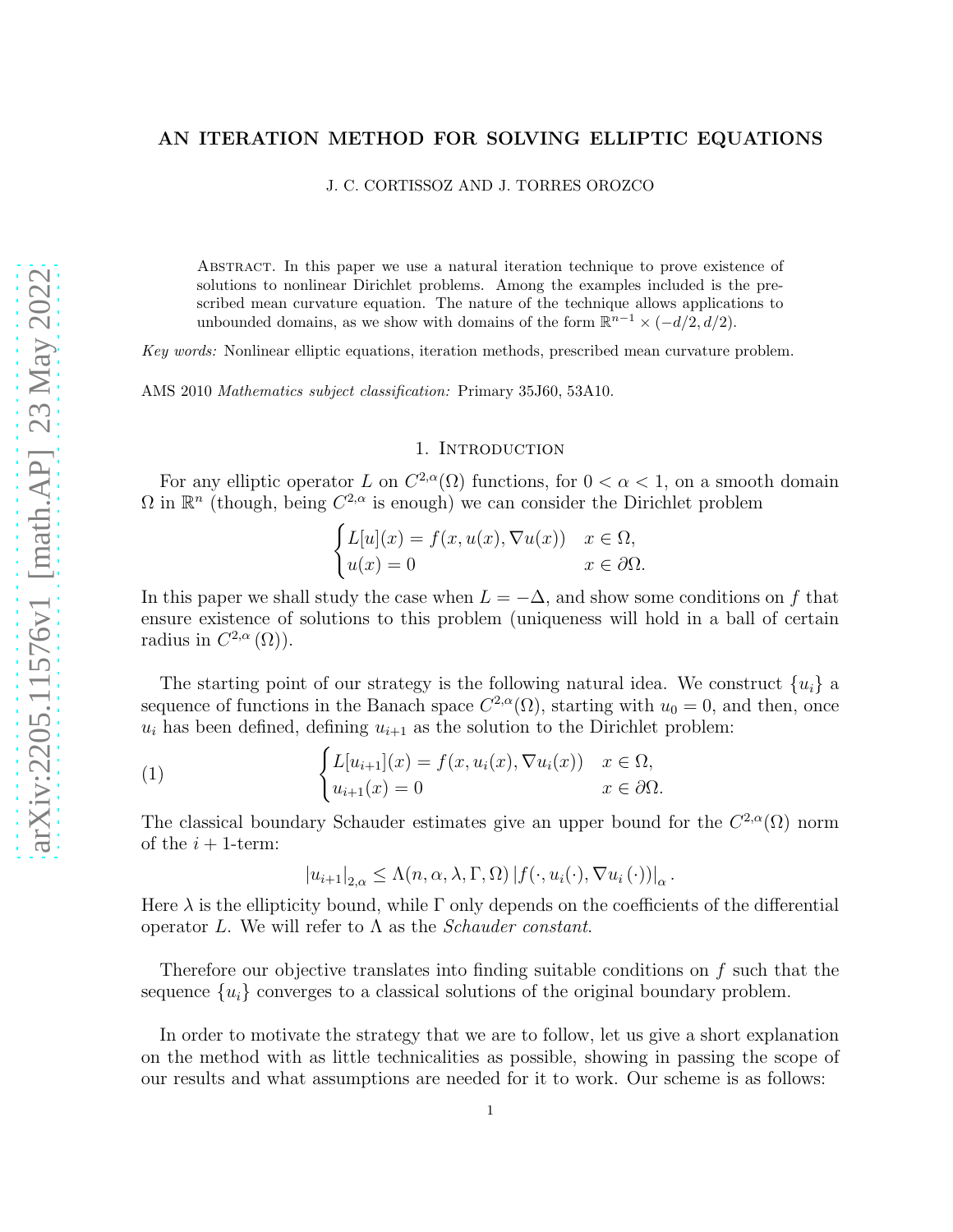- 1. Consider  $\{u_i\}$  a sequence of functions in  $C^{2,\alpha}(\Omega)$  defined through [\(1\)](#page-0-0), starting at  $u_0 = 0$ . For instance, one of the conditions that we impose on f is that it can be written as  $h(x) + F(\nabla u)$ , and that F satisfies some sort of Lipschitz condition. See Theorem [A.](#page-1-0)
- 2. Then, we use the Schauder estimates, together with a boundedness condition or the existence of a fixed point for a certain function constructed out of  $f$ , to obtain a uniform bound of the  $C^{2,\alpha}$  norms  $\{|u_i|_{2,\alpha}\}$ . Thus for every  $0 < \beta < \alpha$ , any subsequence has a convergent subsequence. The uniform bound will depend on the Schauder constant, the corresponding Lipschitz constant of  $F$ , and the Hölder norm of  $h$ .
- 3. For any  $i \geq 1$ , set  $v_i = u_{i+1} u_i$ , use integration by parts formula and the Sobolev embedding  $H_0^{1,2}$  $L^2(\Omega) \hookrightarrow L^2(\Omega)$  to bound:

$$
||v_{i+1}||_{1,2} \le \rho ||v_i||_{1,2}.
$$

Such  $\rho$  depends on F and the domain. More precisely, its dependence on the domain is given by its measure, if it is bounded, or by its slab diameter, if it is one direction bounded (see Definition [1\)](#page-5-0). By having  $\rho < 1$  one ensures that all the subsequential limits of the sequence  $\{u_i\}$  are the same, and therefore the original sequence is convergent in  $C^{2,\beta}(\Omega)$  for all  $0 < \beta < \alpha$ , and that its limit is a solution to the original problem.

- 4. The fact that the Schauder constant depends on the local geometry of the boundary, and the existence of  $\eta > 0$  such that  $\partial\Omega$  has a smooth collar neighborhood of width  $\eta$ , plus the fact that there is a version of the Poincaré inequality where the constant only depends on the slab diameter of the domain, allows us to extend our results to certain unbounded domains.
- 5. Our methods extend to nonhomogenous boundary conditions, and we show how this can be done in Remark [3.](#page-11-0) We have decided to present our methods with homogeneous boundary conditions for the sake of exposition and simplicity of the statements of our main results.

The iteration method used in this paper has been studied by the authors in other contexts, mainly using a maximum principle approach in [\[4,](#page-18-0) [5\]](#page-18-1).

The main results are summarised in the following theorems.

### <span id="page-1-0"></span>Theorem A. *Let*

$$
f=h\left( x\right) +F\left( \nabla u\right) ,
$$

*where* h *is a Hölder continuous function and*  $\Omega$  *a bounded smooth domain. Suppose that for any*  $u \in C^{2,\alpha}(\Omega)$ *, and for every*  $x, y \in \Omega$ *:* 

<span id="page-1-1"></span>
$$
|F(\nabla u(x)) - F(\nabla u(y))| \le K \mid |\nabla u|^m(x) - |\nabla u|^m(y)|,
$$

*for some constant*  $K > 0$ *, and a real number*  $m \geq 2$ *. Then, for* K *small enough, the Dirichlet problem:*

(2) 
$$
\begin{cases} \triangle u(x) = f & x \in \Omega, \\ u(x) = 0 & x \in \partial\Omega \end{cases}
$$

*has a solution in*  $C^{2,\alpha}(\Omega)$ *.*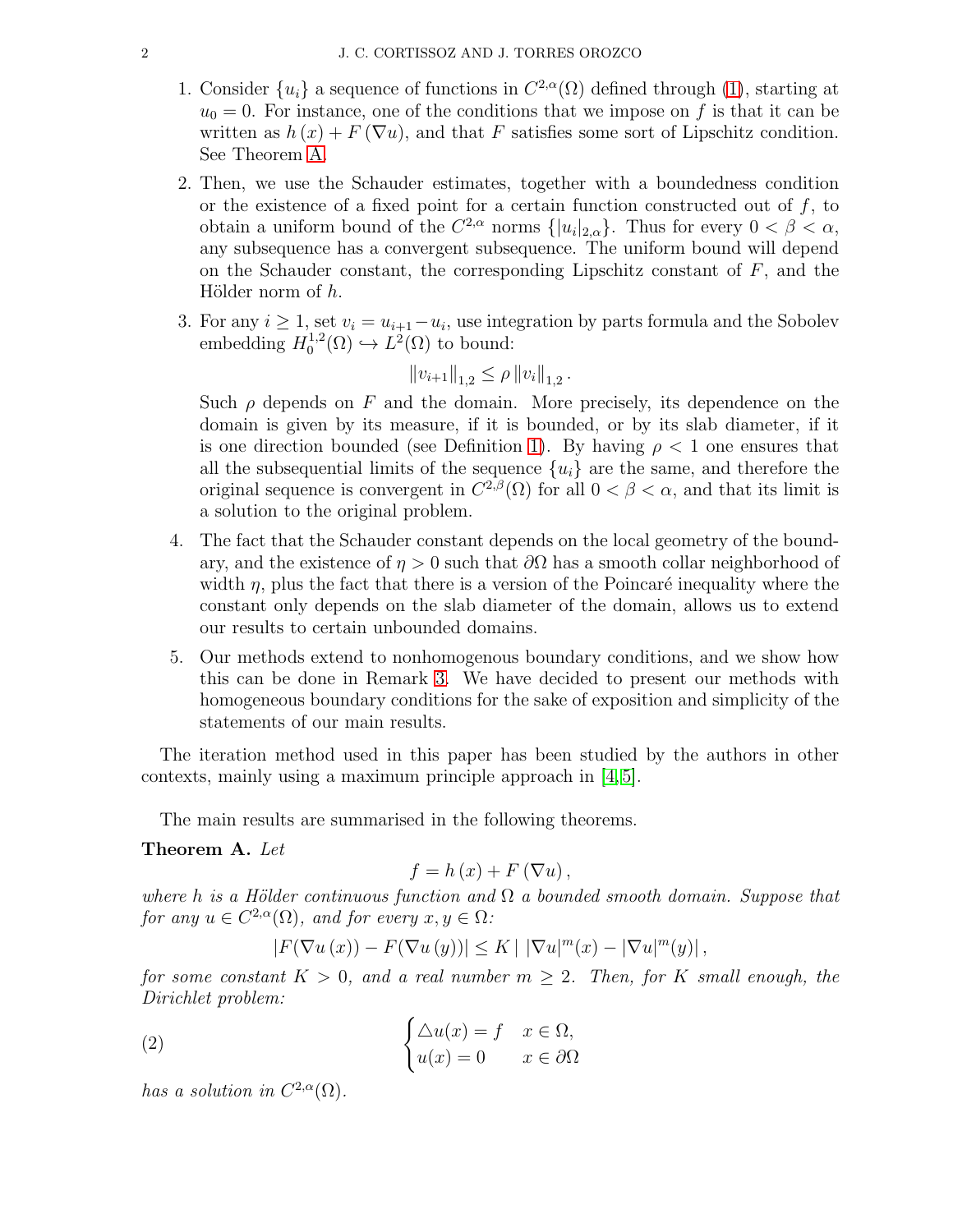#### <span id="page-2-0"></span>Theorem B. *Let*

$$
f=\gamma\left(x\right)g\left(u\right)\left|\nabla u\right|^{m}+h\left(x\right),
$$

*where*  $h, \gamma : \Omega \longrightarrow \mathbb{R}$  *are Hölder continuous functions, with*  $\Omega$  *a bounded smooth domain.* Assume that g *is continuous, nondecreasing and that*  $g'(x) \leq x^k$ *. Then if either* 

- 1.  $|\gamma|_{\alpha}$  *is small enough,*
- 2. *or if*  $\delta < 1$ , *k is large enough and*  $|\gamma|_0$  *is small enough*,

*then the Dirichlet problem [\(2\)](#page-1-1) has a solution.*

The type of nonlinearity in Theorem [A](#page-1-0) when  $F$  is globally Lipschitz has been studied by Xu in [\[15\]](#page-19-0), an the type of nonlinearity addressed in Theorem [B](#page-2-0) has been considered before by Porretta and Segura de León in [\[11\]](#page-19-1).

As the careful reader might have noticed in the statements of our results, there are no uniqueness claims: however, it will be clear from our proofs that the solutions are unique within a certain ball in  $C^{2,\alpha}(\Omega)$ . Also, what might be interesting of the methods developed in this paper is that they can be carried over to certain unbounded domains. Avoiding generality for the sake of clarity, we show that Theorems [A](#page-1-0) and [B](#page-2-0) are valid in the case of a slab. So we have the following.

Theorem C. *Theorems [A](#page-1-0) and [B](#page-2-0) are valid when*

$$
\Omega=\mathbb{R}^{n-1}\times (-d/2,d/2)\,.
$$

We shall present a proof of the previous theorem in the case  $n = 2$ , as it is easier to visualize, but the proof of the general case follows along the same lines and we have no doubt can be generalised by the interested reader.

*The prescribed mean curvature problem.* The classical prescribed mean curvature problem for a domain  $\Omega$  in  $\mathbb{R}^n$ , with boundary  $\partial\Omega$  asks for the existence and uniqueness of solutions to the Dirichlet problem:

$$
\nabla \cdot \left(\frac{\nabla u}{\sqrt{1+|\nabla u|^2}}\right) = nH
$$

with  $u = \varphi$  on  $\partial\Omega$ . The function H is the prescribed mean curvature of the graph of the solution  $u : \Omega \to \mathbb{R}$ .

The previous procedure needs to be adapted to study the prescribed mean curvature problem. The part that prevents it this part to be a direct application of Theorem [A](#page-1-0) is that the function  $F$  involves second partial derivatives.

In the pursuit of solving the Dirichlet problem for the mean curvature equation, different conditions on the geometry and regularity of  $\Omega$  and H have been imposed. For bounded euclidean domains  $\Omega$  of class  $C^{2,\alpha}$  and a function  $\varphi$  in  $C^{2,\alpha}(\overline{\Omega})$ , for  $0 < \alpha < 1$ , the classical theorem by J. Serrin establishes that a neccesary and sufficient condition to ensure the solvability is that the mean curvature of the boundary surface is bounded above by  $\frac{n}{n-1}|H|_0$  (see [\[12\]](#page-19-2)). His proof relies on the maximum principle and estimates of the gradient of the solution at the domain and its boundary. By assuming that  $\Omega$  is a convex domain contained in an annulus of small diameter, M. Bergner was able to obtain a Serrin's type theorem, where H is a convex  $C^{1,\alpha}$  function of small  $C^0$ -norm [\[3\]](#page-18-2). D.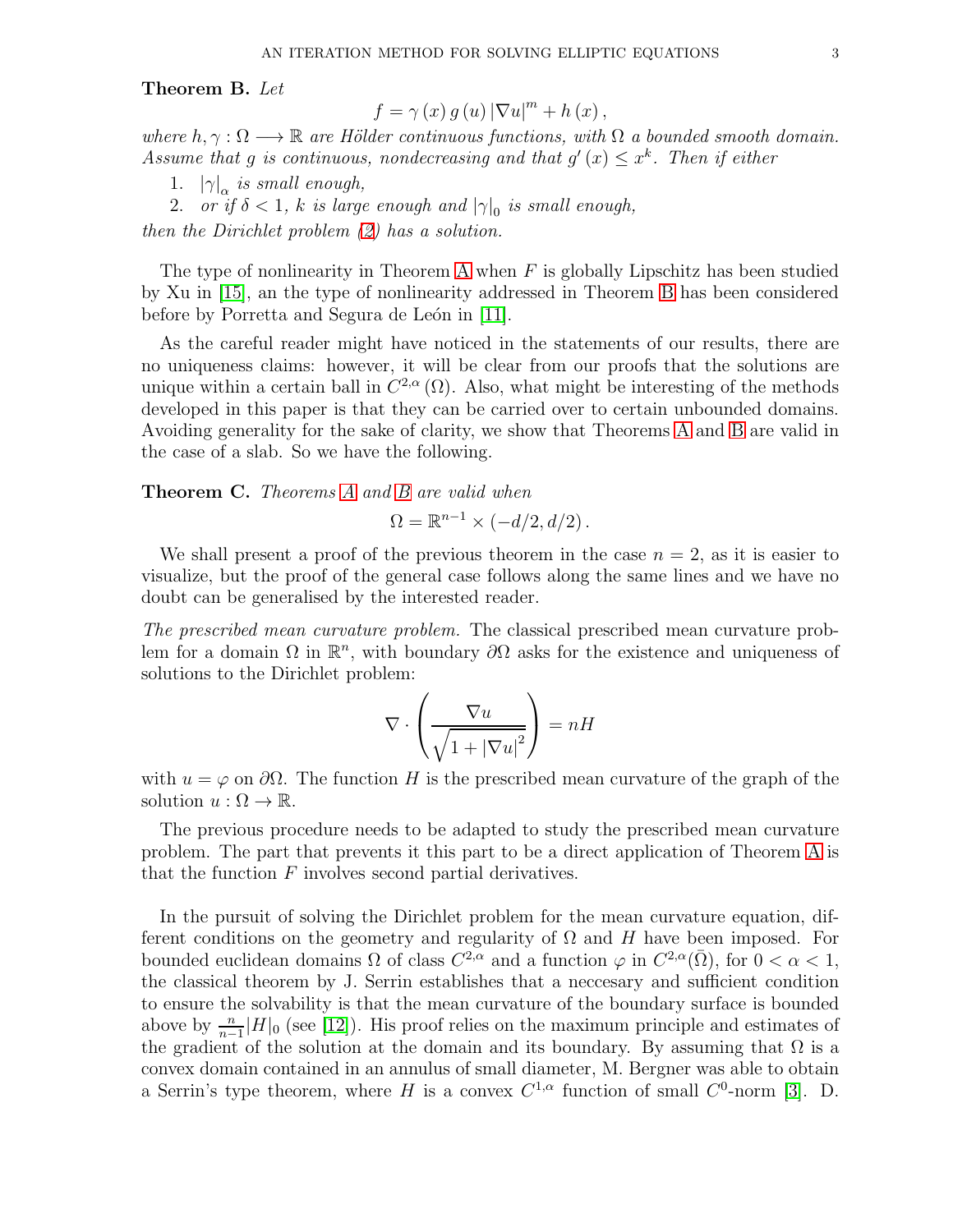Gilbarg and N.S. Trudinger proved a similar result by requiring an upper bound of the domain and an upper bound of  $|H|_0$ , in terms of the Poincaré-Sobolev constant. See the *apriori* estimates of Theorem 10.10 and condition 10.32 in [\[13\]](#page-19-3), for an elliptic operator in a divergence form. In a more general context, if the initial boundary  $\varphi$  is a Lipschitz function with constant  $0 \leq K < 1/(\sqrt{n-1})$ , Bergner proved the existence of solutions for the prescribed mean curvature problem.

In Section [3](#page-7-0) we obtain some general results for the appropriate convergence of the iterative method, but they cannot be applied directly to the prescribed mean curvature problem. Nevertheless, we will follow the same scheme of solution. Then we obtain analogues to Serrin's theorem on more general domains, including some classes of unbounded domains. A similar approach was used by P. Amster and M. C. Mariani in [\[2\]](#page-18-3), using the Schauder fixed point theorem. See also Theorem 11.8 in [\[13\]](#page-19-3). In [\[14\]](#page-19-4), Y. Tsukamoto proved Serrin's theorem using a variational approach. In every case, the conditions imposed on the domain are essential, for instance, Serrin's theorem fails in the absence of the convexity condition.

Our approach for proving the existence and uniqueness avoids imposing a convexity assumption on  $\Omega$ . Here the main result that we present is:

**Theorem D.** Let  $\Omega$  be a smooth bounded domain or a slab. There is an  $\varepsilon(\Omega) > 0$  such *that if*  $|H|_{\alpha} < \varepsilon$ *, then there is a solution to* 

$$
\nabla \cdot \left(\frac{\nabla u}{\sqrt{1+|\nabla u|^2}}\right) = nH \quad in \quad \Omega,
$$

*with*  $u|_{\partial\Omega} = 0$ *.* 

Existence theorems for the prescribed mean curvature equation in unbounded domains are scarce. In fact, there are some results when the domain is in the complement of a cone (so the slabs are not included, see [\[6,](#page-19-5)[7\]](#page-19-6)), and for the case of constant mean curvature in the slab (strip) when  $n = 2$  as in [\[10\]](#page-19-7). Also, uniqueness can be claimed within a ball of a specific radius in  $C^{2,\alpha}(\Omega)$ , and which is of the order of  $\Lambda |H|_{\alpha}$ , where  $\Lambda$  is the Schauder constant of the Laplacian in the domain being considered.

*The method for other elliptic operators.* We specialize the estimates for the Laplace operator  $\Delta$ , nevertheless the general results can be obtained for any elliptic operator  $L: C^{2,\alpha}(\Omega) \to C^{2,\alpha}(\Omega)$ . The idea behind follows the five guidelines that we sketched out. We also suggest to compare it with Theorem 10.10 and condition 10.32 of [\[13\]](#page-19-3).

Let L be a second order elliptic quasilinear operator defined on  $C^{2,\alpha}(\Omega)$ . Then it can be written as:

$$
Lu = \sum_{i,j=1}^{n} a^{ij} \partial^{i} \partial^{j} u - B(x, u, \nabla u),
$$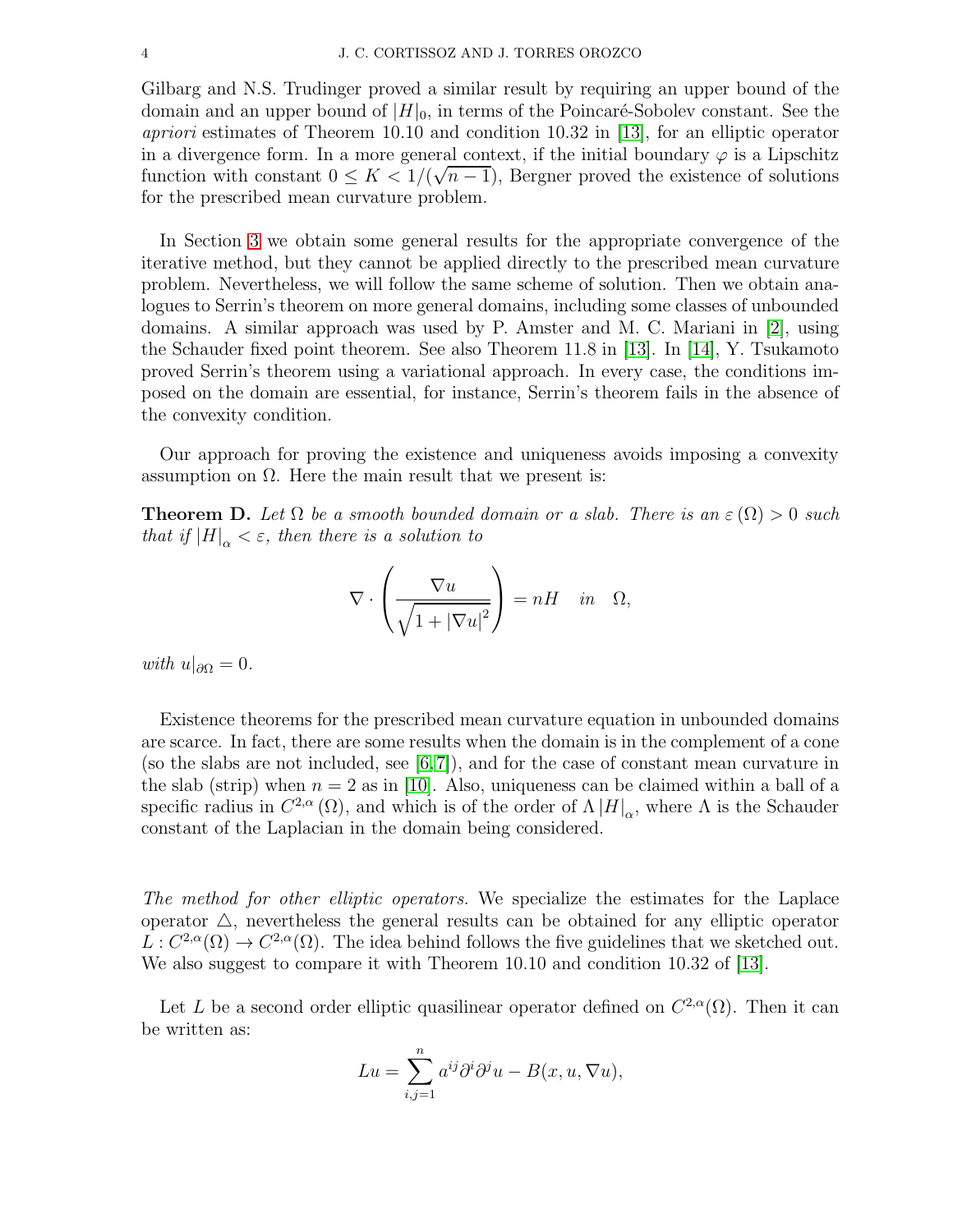where  $a^{ij}$  are essentially bounded functions on  $\Omega$ , with  $a^{ij} = a^{ji}$ , and  $B: \Omega \times \mathbb{R} \times \mathbb{R}^n \to \mathbb{R}$ . The ellipticity condition gives the existence of a constant  $\lambda > 0$  such that

$$
\sum_{i,j=1}^{n} a^{ij} \xi^i \xi^j \ge \lambda |\xi|^2
$$

for all vectors  $\xi = (\xi^1, \xi^2, \dots, \xi^n)$  in  $\mathbb{R}^n$ .

Let u in  $C^{2,\alpha}(\Omega)$  be a solution of the Dirichlet problem:

$$
\begin{cases} \sum_{i,j=1}^{n} a^{ij} \partial^{i} \partial^{j} u = f(x, u, \nabla u) + B(x, u, \nabla u) & x \in \Omega \\ u = 0 & x \in \partial \Omega \end{cases}
$$

In order to fulfill the method, first we need to impose a Lipschitz-type condition on  $F := f(x, u, \nabla u) + B(x, u, \nabla u)$ , as in Theorem [A.](#page-1-0) For the step 2, we may invoke the classical boundary Schauder estimates for an elliptic operator. The step 3 relies on a gradient estimate along a sequence given by [\(1\)](#page-0-0). In fact, we have:

$$
\lambda \left\|\nabla u\right\|_2^2 \le \int_{\Omega} F \cdot u.
$$

Therefore, we are able to proceed as in Proposition [3.](#page-9-0) Finally, step 4 follows identically from a Poincaré inequality.

Consider the particular case when  $L$  is given in divergence form:

$$
Lu = \text{div}A(x, u, \nabla u) - B(x, u, \nabla u)
$$

for a vector function  $A: \Omega \times \mathbb{R} \times \mathbb{R}^n \to \mathbb{R}^n$ .

For  $F: \Omega \to \mathbb{R}$  a  $C^{\alpha}(\Omega)$ -function, let u be a  $C^{2,\alpha}(\Omega)$ -solution of the Dirichlet problem:

$$
\begin{cases} \text{div}A(x, u, \nabla u) = f(x, u, \nabla u) + B(x, u, \nabla u) & x \in \Omega \\ u = 0 & x \in \partial\Omega \end{cases}
$$

Note that in this case we also have an integration by parts formula, by using the divergence theorem. Since  $u = 0$  on  $\partial\Omega$  this formula reads:

$$
-\int_{\Omega} u \, \mathrm{div} \mathbf{A} = \|\nabla u\|_2^2 = \int_{\Omega} F \cdot u.
$$

*Outline of the paper.* In Section [2](#page-5-1) set notation and give some basic results that will be used along the work. A proof of Theorems [A](#page-1-0) and [B](#page-2-0) is given in Section [3.](#page-7-0) A proof for the existence result on the prescribed mean curvature problem is presented in [4.](#page-13-0) Finally, in Section [5](#page-17-0) we explain how these results work on strips, which in turn shows how our arguments can be extended to some unbounded domains which are bounded in one direction.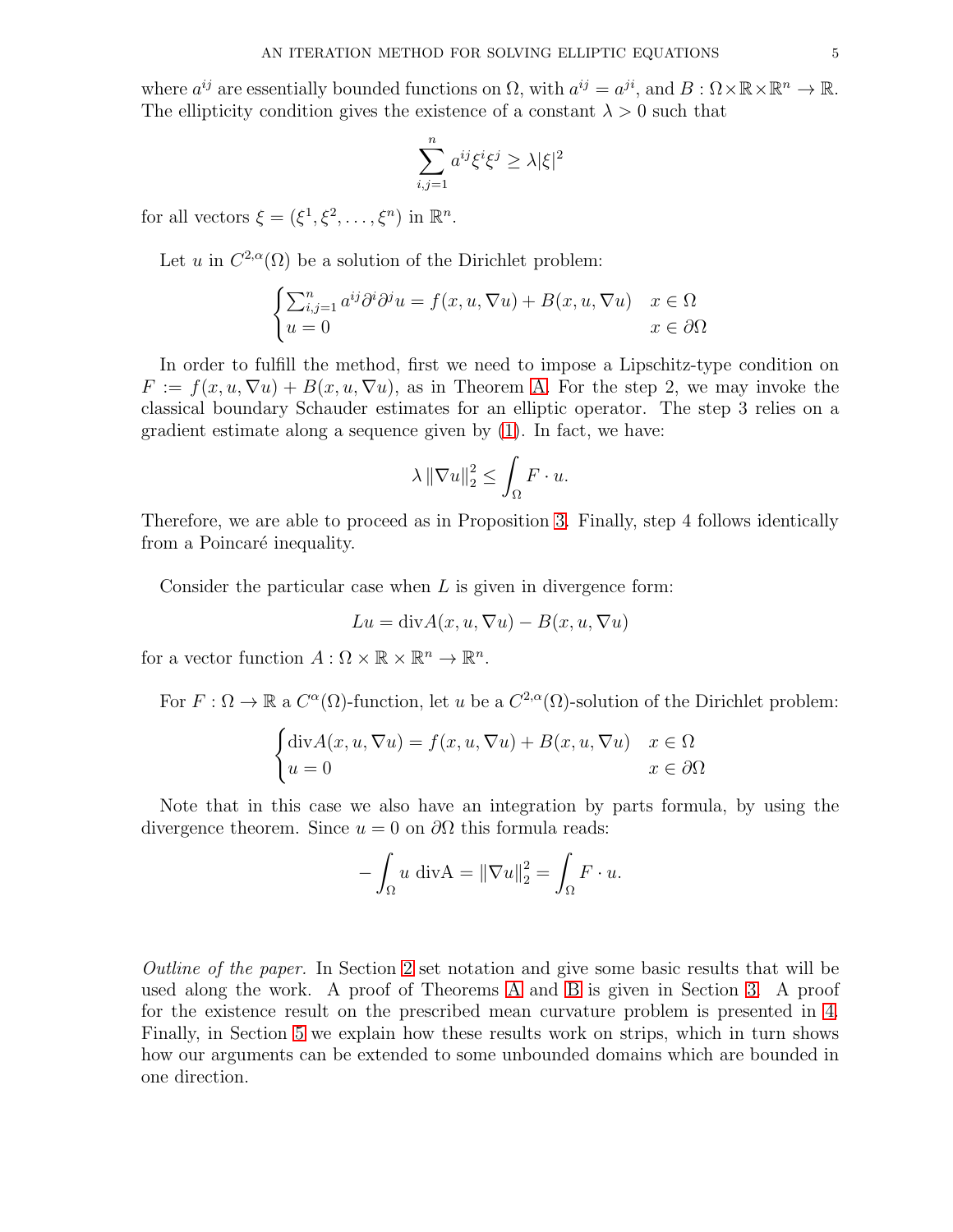#### 2. Notation and technical preliminaries

<span id="page-5-1"></span>Consider a smooth domain  $\Omega$  with boundary  $\partial\Omega$ . Denote by  $C^{k,\alpha}(\Omega)$  the Hölder space on  $\Omega$ , formed by bounded functions in  $\Omega$  with k derivatives of finite  $C^{\alpha}$ -norm. We employ the following notation.

The  $C^{\alpha}$  semi-norm is given by:

$$
[f]_{\alpha} = \sup_{x \neq y} \frac{|f(y) - f(x)|}{|y - x|^{\alpha}},
$$

the  $C^{\alpha}$  norm is:

$$
|f|_{\alpha} = |f|_{0} + [f]_{\alpha}
$$
,

and the  $C^{k,\alpha}$  norm is:

$$
|f|_{k,\alpha} = \sum_{|\beta| \leq k} |\partial^{\beta} f|_{0} + \sum_{|\beta|=k} [\partial^{\beta} f]_{\alpha},
$$

for any multi-index  $\beta = (\beta_1, \beta_2, \dots, \beta_s)$ , where  $|\beta| = \beta_1 + \beta_2 + \dots + \beta_s$ .

The  $L^p$ -norm on the domain  $\Omega$  is given by:

$$
||f||_p = \left(\int_{\Omega} f\right)^{1/p}
$$

,

with respect to the Lebesgue measure of  $\mathbb{R}^n$ . For a open set  $\Omega$ , the Sobolev space  $H_0^{1,p}$  $0^{1,p}(\Omega)$  is defined as the completion of the smooth functions  $f : \Omega \longrightarrow \mathbb{R}$  whose support is contained in  $\Omega$  under the norm:

<span id="page-5-2"></span>
$$
||f||_{1,p} = \left(\int_{\Omega} \sum_{|\beta| \le k} |D^{\beta} f|^p \right)^{1/p},\,
$$

where the integration is with respect to the Lebesgue measure of  $\mathbb{R}^n$ .

Recall that the Sobolev embedding theorem says that for  $N > 2$ , the Banach space  $H_0^{1,p}$  $\mathcal{L}^{1,p}(\Omega)$  is continuously embedded into  $L^q(\Omega)$ , for any q with  $1 \leq q \leq \frac{2N}{N-1}$  $\frac{2N}{N-2}$ , with the property that the embedding is also compact if  $q < \frac{2N}{N-2}$ . We also have the *Poincaré inequality* in its usual form:

(3) 
$$
\|f\|_{q} \leq \left(\frac{|\Omega|}{\omega_{n}}\right)^{1/n} \|\nabla f\|_{p}
$$

for every  $f \in H_0^{1,p}$ <sup>1,p</sup>( $\Omega$ ) and  $1 \leq p < \infty$ , where  $|\Omega|$  is the Lebesgue measure of  $\Omega$  and  $\omega_n$ is the volume of the unit ball in  $\mathbb{R}^n$ . Below, we shall show a slab formulation of this inequality that will be useful to extend our results to unbounded domains.

<span id="page-5-0"></span>**Definition 1.** Let  $\Omega$  be a Lipschitz domain in  $\mathbb{R}^n$  that is bounded in one direction. The *slab* diameter  $\delta := \delta(\Omega)$  of  $\Omega$  is defined as the infimum of the distances of two parallel hyperplanes such that  $\Omega$  is totally contained in the region between them.

The following result is a version of the Poincaré inequality in terms of the slab diameter of a domain bounded in one direction. We will refer to it as the *slab Poincaré inequality*. It might be fairly well known, nevertheless we could not find it in the usual literature.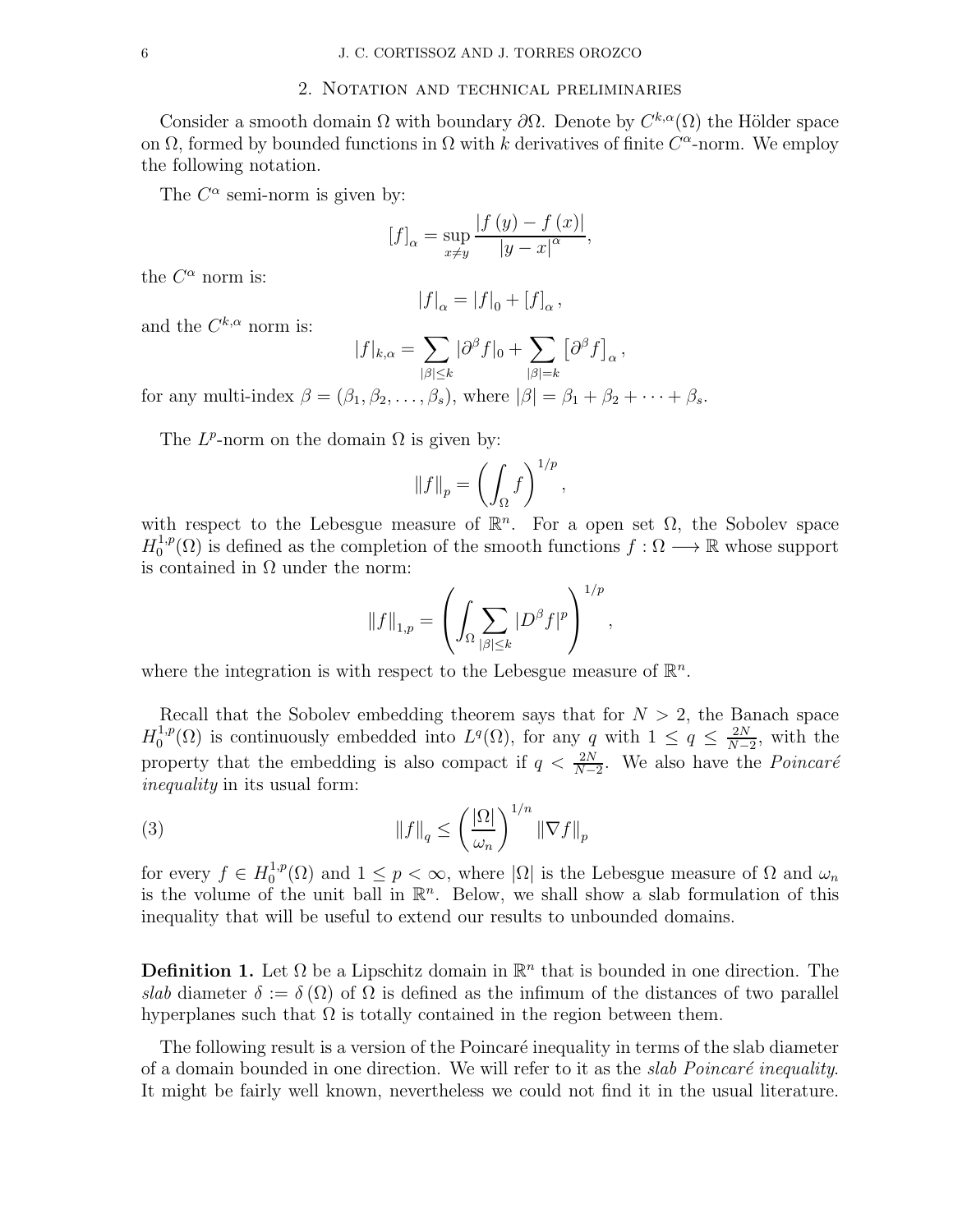For the sake of completeness, we include a proof. This inequality is a fundamental tool to extend some results on unbounded domains.

**Lemma 1** (Slab Poincaré inequality). *For every*  $f \in H_0^{1,2}$  $\int_0^{1,2}$ ( $\Omega$ ) we have the Poincaré *inequality:*

<span id="page-6-1"></span>(4) 
$$
\|f\|_2 \leq \frac{\delta}{\sqrt{2}} \|\nabla f\|_2 \leq \delta \|\nabla f\|_2
$$

*Proof.* Without loss of generality we may assume that  $\Omega = \mathbb{R}^{n-1} \times (0, \delta)$ . For any one direction bounded domain the proof is similar, by means of the Coarea formula.

Denote by  $(\mathbf{x}, t) = (x_1, \ldots, x_{n-1}, t)$  the coordinates of  $\Omega$ . Then by the Fundamental Theorem of Calculus and the Cauchy-Schwarz inequality, for any  $0 < t \leq \delta$ , we can estimate

$$
|f(\mathbf{x},t)| = \left| \int_0^t \frac{\partial f}{\partial \tau}(\mathbf{x},\tau) d\tau \right| \leq \left( \int_0^t d\tau \right)^{1/2} \left( \int_0^t \left| \frac{\partial f}{\partial \tau}(\mathbf{x},\tau) \right|^2 d\tau \right)^{1/2}
$$
  

$$
\leq t^{1/2} \left( \int_0^{\delta} \left| \frac{\partial f}{\partial \tau}(\mathbf{x},\tau) \right|^2 d\tau \right)^{1/2}.
$$

Thus, integrating with respect to  $t$ ,

$$
\int_0^\delta f(\mathbf{x}, t)^2 dt \leq \left( \int_0^\delta t dt \right) \int_0^\delta \left| \frac{\partial f}{\partial \tau}(\mathbf{x}, \tau) \right|^2 d\tau
$$
  

$$
\leq \frac{\delta^2}{2} \int_0^\delta \left| \frac{\partial f}{\partial \tau}(\mathbf{x}, \tau) \right|^2 d\tau.
$$

Therefore:

$$
||f||_2^2 = \int_{\mathbb{R}^{n-1}} \int_0^\delta f(\mathbf{x}, t)^2 dt d\mathbf{x} \le \frac{\delta^2}{2} \int_{\mathbb{R}^{n-1}} \int_0^\delta \left| \frac{\partial f}{\partial \tau}(\mathbf{x}, \tau) \right|^2 d\tau d\mathbf{x}
$$
  

$$
\le \frac{\delta^2}{2} ||\nabla f||_2^2.
$$

<span id="page-6-0"></span>**Lemma 2.** For any f, g two  $C^{\alpha}$ -continuous functions on a Lipschitz domain  $\Omega$  in  $\mathbb{R}^n$ *then the Hölder norms satisfy:* 

$$
|fg|_{\alpha} \leq |f|_{0} [g]_{\alpha} + |f|_{\alpha} |g|_{0} \leq |f|_{\alpha} |g|_{\alpha}.
$$

*In the special case where*  $|f| \geq 1$ *,* 

$$
\left|\frac{g}{f}\right|_{\alpha} \le |g|_{\alpha}|f|_{\alpha}.
$$

The proof is elementary and follows from definition of the Hölder norms.

 $\Box$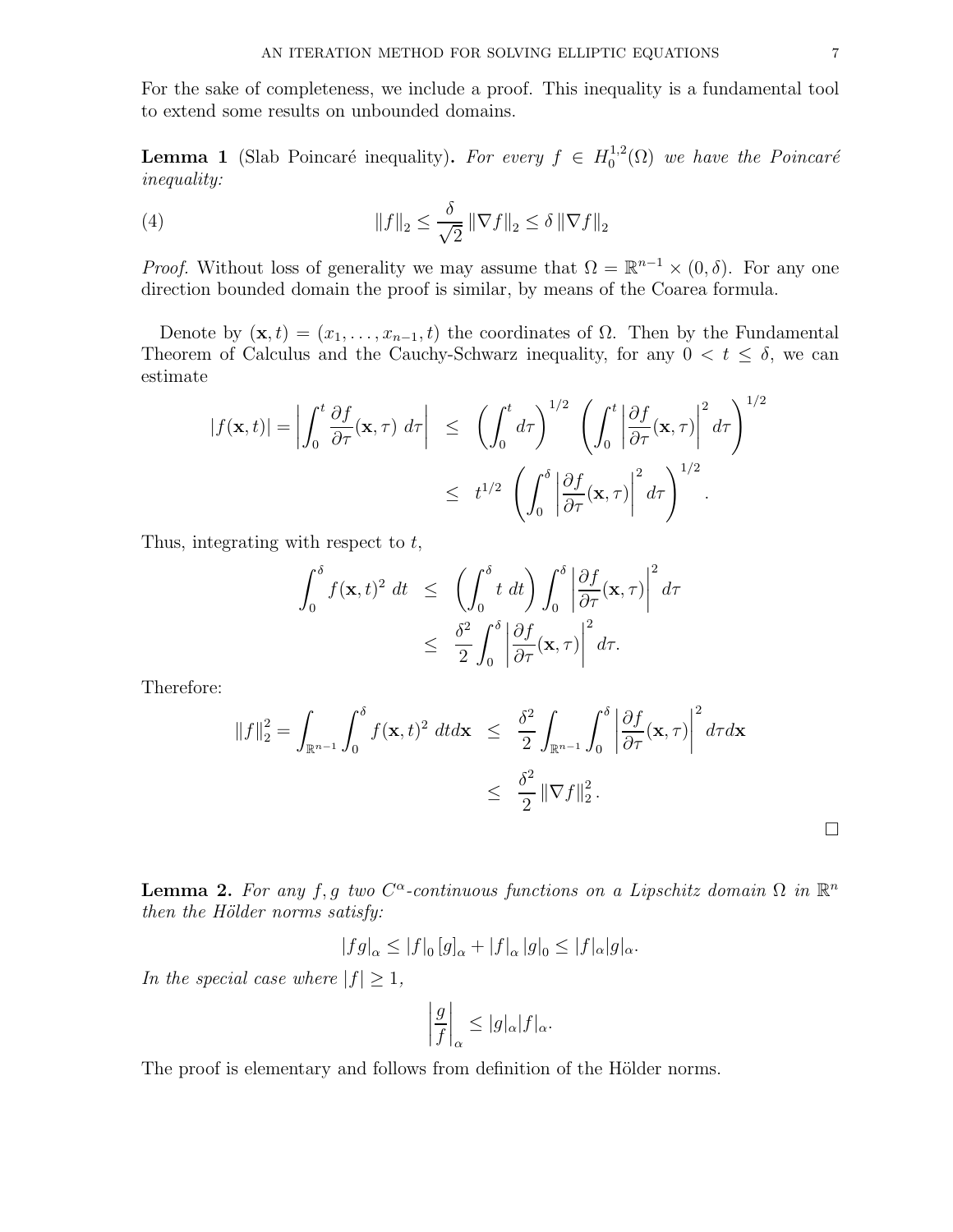<span id="page-7-1"></span>**Lemma 3.** Let  $u \in C^{2,\alpha}(\Omega)$  be a fixed function and consider  $f : \Omega \to \mathbb{R}$  a function  $f(x) = f(x, \nabla u(x))$  *satisfying that for every*  $x, y \in \Omega$ 

$$
|f(x) - f(y)| \le |h(x) - h(y)| + K \mid |\nabla u|^m (x) - |\nabla u|^m (y)|
$$

*for some positive constant* K *and some*  $m \geq 2$ *. Then:* 

$$
|f|_\alpha\leq |h|_\alpha+K|u|_{1,\alpha}^m.
$$

*Moreover, for any*  $g \in C^{\alpha}(\Omega)$ *, then*  $h \cdot f \in C^{\alpha}(\Omega)$  *and:*  $|g \cdot f|_{\alpha} \leq (|h|_{\alpha} + K|u|_{1,\alpha}^m)|g|_{\alpha}.$ 

*Proof.* Take  $x, y \in \Omega$ ,  $x \neq y$ , by the hypotheses of the lemma,

$$
|f(y) - f(x)| \le |h(x) - h(y)| + K \, |\, |\nabla u|^m(y) - |\nabla u|^m(x)|
$$

Therefore:

$$
[f]_{\alpha} \le [h]_{\alpha} + K[|\nabla u|^m]_{\alpha}.
$$

Using this inequality, Lemma [2](#page-6-0) and the fact that  $|u|_{1,\alpha} = |u|_0 + |\nabla u|_{\alpha}$ .

$$
|f|_{\alpha} = |f|_{0} + [f]_{\alpha}
$$
  
\n
$$
\leq |h|_{0} + [h]_{\alpha} + K|\nabla u|_{0}^{m} + K[|\nabla u|_{\alpha}^{m}]_{\alpha}
$$
  
\n
$$
\leq |h|_{\alpha} + K|\nabla u|_{\alpha}^{m}
$$
  
\n
$$
\leq |h|_{\alpha} + K|u|_{1,\alpha}^{m}.
$$

The second inequality follows from Lemma [2,](#page-6-0) since:

$$
|g \cdot f|_{\alpha} \le |g|_{\alpha}|f|_{\alpha}.
$$

#### 3. General Existence

<span id="page-7-0"></span>Before we begin with the proofs of our results we introduce a definition.

**Definition 2.** Let  $f : \Omega \to \mathbb{R}$  a  $C^{\alpha}$ -function,  $f(x) = f(x, u, \nabla u)$ . We say that a sequence  ${u_i}$  in  $C^{2,\alpha}(\Omega)$  is a Dirichlet iteration sequence relative to f, starting at  $\varphi \in C^{\alpha}(\Omega)$ , if it is defined recursively through:

(5) 
$$
\begin{cases} \Delta u_{i+1}(x) = f(x, u_i, \nabla u_i) & x \in \Omega, \\ u_{i+1}(x) = 0 & x \in \partial\Omega \end{cases}
$$

with  $u_0 = \varphi$ .

We have the following fundamental lemma.

**Lemma 4.** Let  $\{u_i\}$  be a Dirichlet iteration sequence relative to a function F starting *at*  $u_0 = 0$ *. Suppose that there exists a bounded function*  $\psi : [0, \infty) \to \mathbb{R}$ *, such that*  $|f(x, u, \nabla u)|_{\alpha} \leq \psi(|u|_{1,\alpha})$ *. Assume*  $\psi$  *is increasing and that*  $\Lambda \psi$  *has a fixed point. Then*  ${u_i}$  *is uniformly bounded in*  $C^{2,\alpha}(\Omega)$ *.* 

*Proof.* Let  $x_0$  be the fixed point of  $\Lambda \psi$ . Then notice that if  $|u_i|_{2,\alpha} \leq x_0$  then we have that

$$
|u_{i+1}|_{\alpha} \leq \Lambda |f(\cdot, u_i, \nabla u_i)|_{\alpha} \leq \Lambda \psi(|u_i|_{1,\alpha}) \leq x_0.
$$

Since  $u_0 = 0$ , the statement of the lemma follows by induction.

$$
8 \\
$$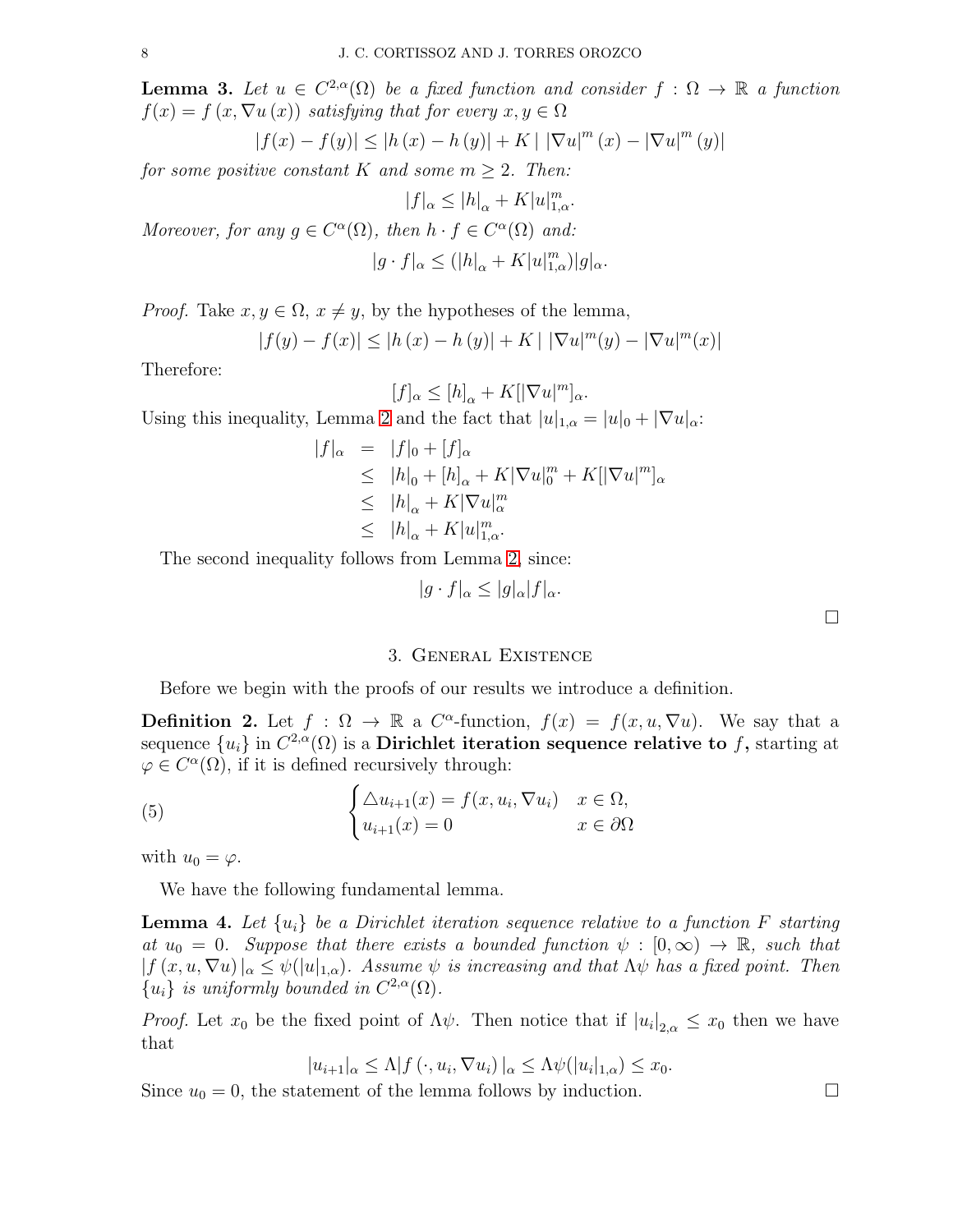3.1. Proof of Theorem A. In this section, we shall assume that

$$
f=h\left( x\right) +F\left( \nabla u\right) ,
$$

with  $F$  satisfying the hypothesis of Theorem [A,](#page-1-0) and we shall employ the notation

<span id="page-8-0"></span>
$$
f_j(x) = h(x) + F(\nabla u_j(x)).
$$

and assume that

(6) 
$$
|F(x) - F(y)| \le K | |\nabla u|^m(x) - |\nabla u|^m(y)|
$$

with Lipschitz constant K, for some  $m \geq 2$ .

The first observation is obtained by means of the classical Schauder estimates and Lemma [3:](#page-7-1)

**Proposition 1.** Let  $\{u_i\}$  be the sequence in  $C^{2,\alpha}(\Omega)$  of the solutions to the Dirichlet *problems:*

$$
\begin{cases} \triangle u_{i+1}(x) = f_i(x) & x \in \Omega, \\ u_{i+1}(x) = 0 & x \in \partial\Omega \end{cases}
$$

with  $u_0 = 0$ , where  $f_i := f(\cdot, \nabla u_i)$ , for a function satisfying condition [\(6\)](#page-8-0). Then the  $C^{2,\alpha}$ -norm of the  $(i + 1)$ -term satisfies

$$
|u_{i+1}|_{2,\alpha} \leq \Lambda \left( |h|_{\alpha} + K|u_i|_{1,\alpha}^m \right)
$$

*where* Λ *is the Schauder constant.*

<span id="page-8-1"></span>**Proposition 2.** Let  $\{u_i\}$  be a Dirichlet iteration sequence relative to a function  $F$ , *starting at* 0*, where* F *satisfies the Lipschitz condition [\(6\)](#page-8-0). Then, for* K *small enough,*  ${u_i}$  *is uniformly bounded in*  $C^{2,\alpha}(\Omega)$ *.* 

*Proof.* The function  $\Lambda \psi(t) = \Lambda(|h|_{\alpha} + Kt^m)$  is increasing on  $[0, \infty)$ , and if  $\Lambda K$  is small, then it has a fixed point. then it has a fixed point.

**Remark 1.** It is important for what follows to notice that the smallest fixed point of  $\lambda \psi(t)$  is of order  $\Lambda |h|_{\alpha}$  as  $K \to 0$ . This can easily be seen when  $m = 2$ . Indeed, the smallest fixed point in this case is given by

$$
\frac{1 - \sqrt{1 - 4\Lambda^2 K \left| h \right|_\alpha}}{2\Lambda K} \sim \Lambda \left| h \right|_\alpha.
$$

From now on, we shall assume that K is such that the smallest fixed point of  $\Lambda \psi$  is smaller than  $2\Lambda |h|_{\alpha}$ . This fact is important because of the following. Suppose that an unbounded domain  $\Omega$  can be exhausted by a family of bounded open sets  $\Omega_i$ , whose Schauder constants are uniformly bounded by  $\Lambda$ . Then, if the iteration process is applied in each of these bounded sets, we obtain a sequence of solutions that is uniformly bounded in  $C^{2,\alpha}$  in compact subsets of  $\Omega$ , and thus a subsequence will converge to a solution of the Dirichlet problem in  $\Omega$ . We shall apply this reasoning in the slab to obtain an existence result for the Dirichlet problem. This will make precise in Section [5.](#page-17-0)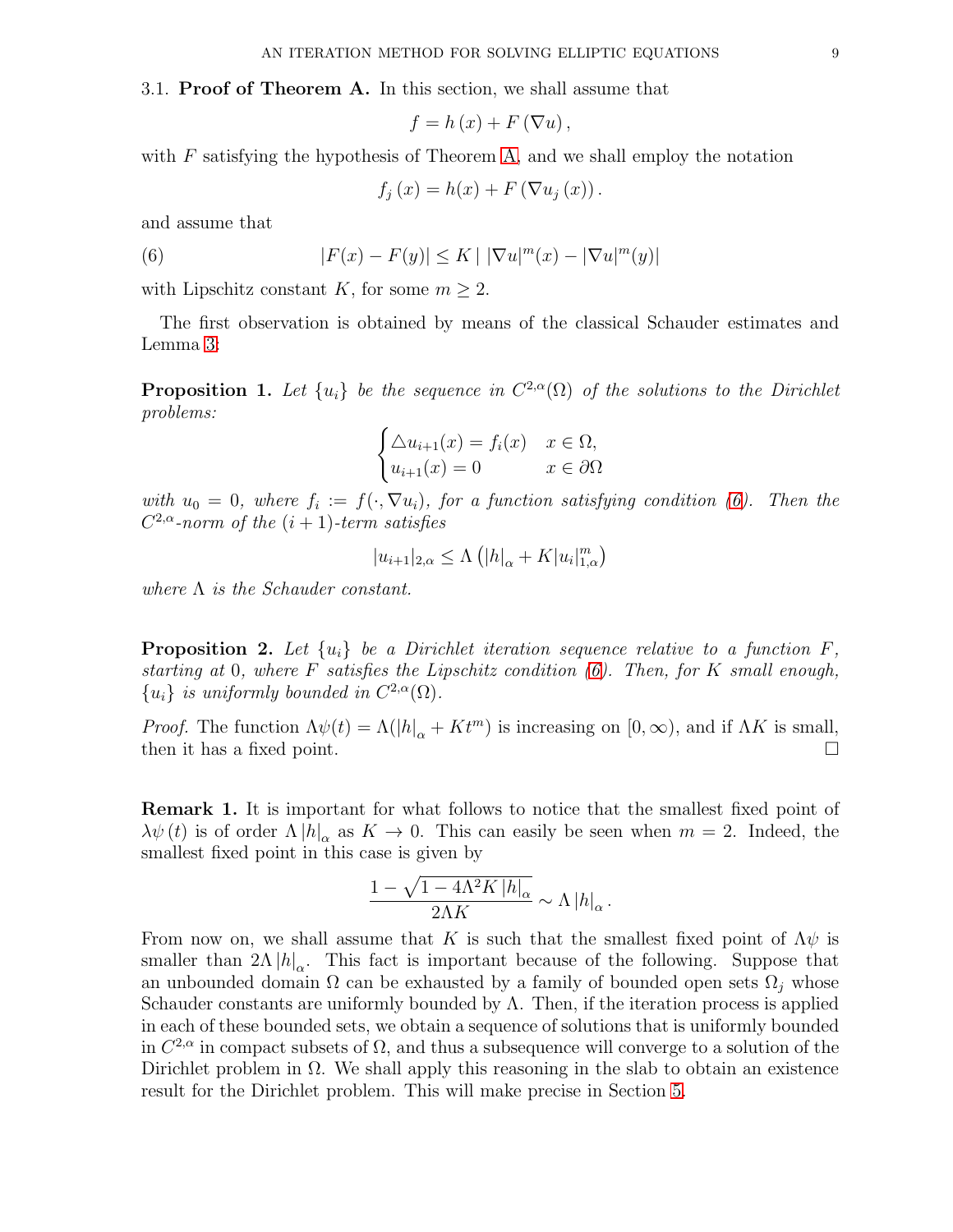<span id="page-9-1"></span>**Lemma 5.** Let  $\{u_i\}$  be the sequence as before, then for every  $\eta > 0$  and  $i \geq 1$ :

$$
\begin{aligned} \left| (u_{i+1}(x) - u_i(x))(F_i(x) - F_{i-1}(x)) \right| \\ &\leq \\ mC^{m-1}K \left| u_{i+1}(x) - u_i(x) \right| |\nabla u_i(x) - \nabla u_{i-1}(x)| \,, \end{aligned}
$$

*where C is a uniform bound of*  $\{u_i\}$  *in*  $C^{2,\alpha}(\Omega)$ *.* 

*Proof.* Let  $w(s) = s^m$  on a closed interval I. Observe that, by the Mean Value Theorem, there exists a number  $s_1 < C_0 < s_2$  such that:

$$
w(s_1) - w(s_2) = mC_0^{m-1}(s_1 - s_2).
$$

Hence, if  $s_1 = |\nabla u_i|$  and  $s_2 = |\nabla u_{i-1}|$ , at some fixed point x in  $\Omega$ , then we may bound

$$
\frac{|\nabla u_i|^m - |\nabla u_{i-1}|^m}{|\nabla u_i| - |\nabla u_i|} \le mC^{m-1},
$$

where C is the uniform bound of  $\{u_i\}$  in  $C^{2,\alpha}(\Omega)$ .

On the other hand, from the  $K$ -Lipschitz condition on  $F$ , evaluating in any but fixed  $x \in \Omega$  we have the inequality of real numbers:

$$
\begin{aligned} |(u_{i+1} - u_i)(F_i - F_{i-1})| &\leq K |(u_{i+1} - u_i)| (|\nabla u_i|^m - |\nabla u_{i-1}|^m) \\ &\leq m C^{m-1} K |u_{i+1} - u_i| (|\nabla u_i| - |\nabla u_{i-1}|) \\ &\leq m C^{m-1} K |u_{i+1} - u_i| |\nabla u_i - \nabla u_{i-1}|. \end{aligned}
$$

Then, the lemma follows.  $\Box$ 

<span id="page-9-0"></span>**Proposition 3.** Let  $\{u_i\}$  be the Dirichlet iteration sequence relative to a function  $F$ , *which satisfies the Lipschitz condition [\(6\)](#page-8-0). Assume that* {ui} *is unifomly bounded in*  $C^{2,\alpha}(\Omega)$  by some constant C, then for any integer  $i > 1$ :

$$
||u_{i+1} - u_i||_{1,2} \leq mC^{m-1}K\kappa ||(u_i - u_{i-1})||_{1,2},
$$

$$
\kappa = \left(\frac{|\Omega|}{\omega_n}\right)^{1/n} \quad or \quad \kappa = \frac{\delta(\Omega)}{\sqrt{2}}.
$$

*where*

$$
\mathcal{L} = \mathcal{L} \times \mathcal{L} = \mathcal{L} \times \mathcal{L} = \mathcal{L} \times \mathcal{L} = \mathcal{L} \times \mathcal{L}
$$

*Proof.* By the integration by parts formula we have:

$$
\int_{\Omega} (u_{i+1} - u_i) \triangle (u_{i+1} - u_i) = ||\nabla (u_{i+1} - u_i)||_2^2.
$$

Hence, by Lemma [5,](#page-9-1) Cauchy-Schwartz and the Poincaré inequality  $(3)$  or  $(4)$ , we obtain that:

$$
\begin{array}{rcl} \|\nabla (u_{i+1}-u_i)\|_2^2 & \leq & mC^{m-1}K \left\|u_{i+1}-u_i\right\|_2 \left\|\nabla (u_i-u_{i-1})\right\|_2 \\ & \leq & mC^{m-1}K\kappa \left\|\nabla u_{i+1}-\nabla u_i\right\|_2 \left\|\nabla (u_i-u_{i-1})\right\|_2. \end{array}
$$

Therefore:

$$
\|\nabla(u_{i+1} - u_i)\|_2 \le mC^{m-1}K\kappa \|\nabla(u_i - u_{i-1})\|_2
$$

which is what we wanted to prove.  $\Box$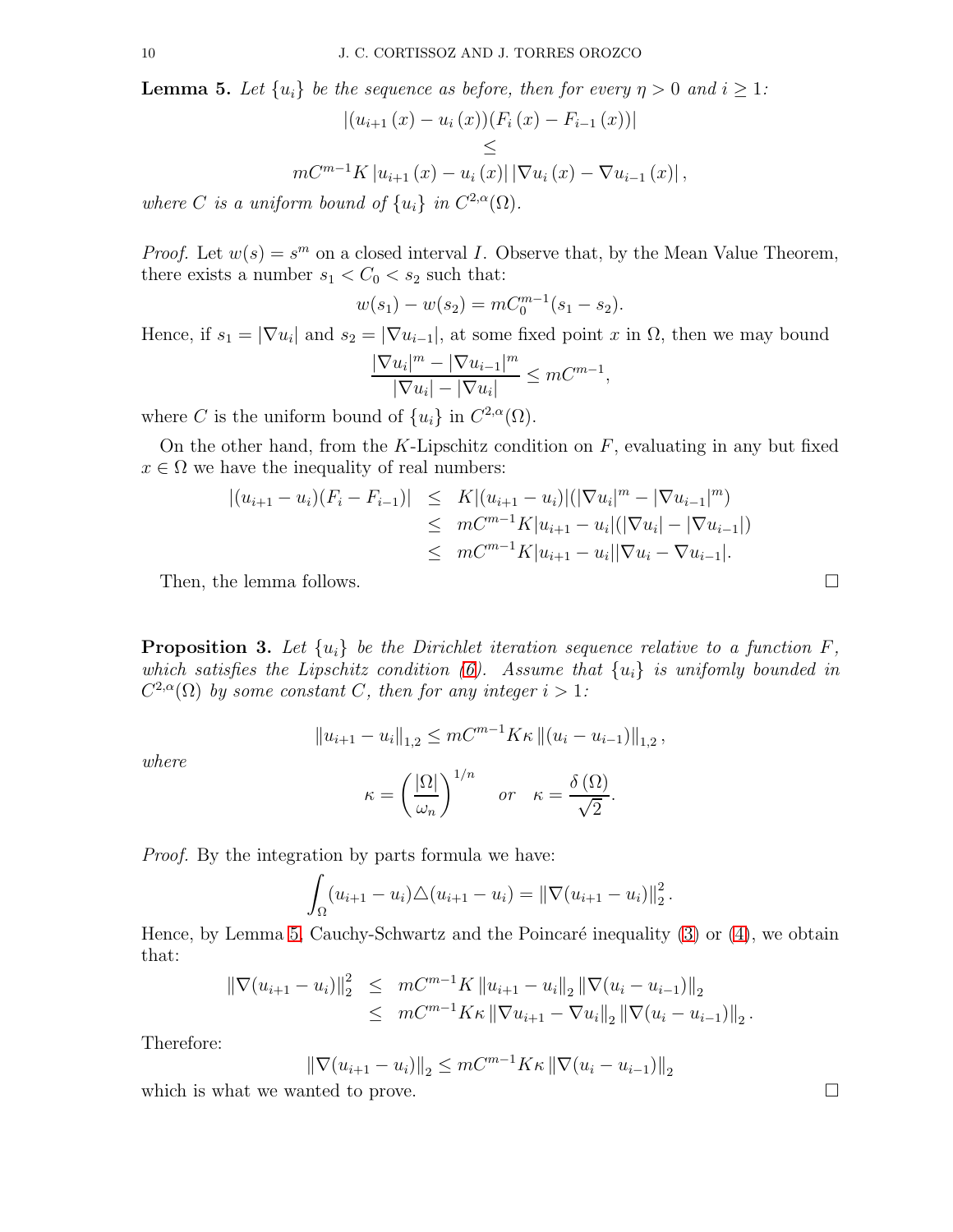Observe that the above proposition can be extended to unbounded domains. The proof is the same, with the only change of the use of the slab Poincaré inequality  $(4)$ , and with the consideration of the Schauder estimates in this context, see Section [5.](#page-17-0)

The combined use of Lemma [5,](#page-9-1) and Propositions [2](#page-8-1) and [3](#page-9-0) leads to an existence and uniqueness result for the Poisson equation with boundary conditions.

#### Theorem 1. *Let*

$$
f=h\left( x\right) +F\left( \nabla u\right) ,
$$

where *h* is a Hölder continuous function. Suppose that for any  $u \in C^{2,\alpha}(\Omega)$ , and for  $every \; x, y \in \Omega$ *:* 

$$
|F(\nabla u(x)) - F(\nabla u(y))| \le K \mid |\nabla u|^m(x) - |\nabla u|^m(y)|,
$$

*for some constant*  $K > 0$ *, and a real number*  $m \geq 2$ *. Then, for* K *small enough, the Dirichlet problem:*

(7) 
$$
\begin{cases} \triangle u(x) = f & x \in \Omega, \\ u(x) = 0 & x \in \partial\Omega \end{cases}
$$

*has a unique solution in*  $C^{2,\alpha}(\Omega)$  *in a neighborhood of u, in*  $C^{2,\alpha}(\Omega)$ *, of radius* ∼  $\Lambda |h|_{\alpha}$ *.* 

*Proof.* By Proposition [2,](#page-8-1) for K small enough, the sequence  $\{u_i\}_i$  is uniformly bounded above in  $C^{2,\alpha}(\Omega)$  by  $C \sim \Lambda |h|_{\alpha}$ . To be more precise, as there is a  $K_0$  such that if  $K \leq K_0$  the fixed point of  $\Lambda \psi$  is smaller than  $2\Lambda |h|_{\alpha}$ , so impose this requirement on K. Therefore, for every  $0 < \beta < \alpha$ , any subsequence has a convergent subsequence in  $C^{2,\beta}(\Omega)$ . Next, we shall show that all these subsequential limits are the same, and thus the whole original sequence is convergent in  $C^{2,\beta}(\Omega)$  and from this our theorem follows.

Thus, in order to prove that all subsequential limits are the same, notice that

$$
||u_{i+1} - u_i||_{1,2} \leq mC^{m-1}K\left(\frac{|\Omega|}{\omega_n}\right)^{1/n}||(u_i - u_{i-1})||_{1,2},
$$

and hence if we require that

$$
K < \min\left\{\frac{1}{mC^{m-1}}\left(\frac{\omega_n}{|\Omega|}\right)^{1/n}, K_0\right\},\
$$

our claim follows and the theorem is proved.

If we use the slab Poincaré inequality, instead of the "volumetric" one, we can estimate

$$
||u_{i+1} - u_i||_{1,2} \le \frac{mC^{m-1}K\delta}{\sqrt{2}} ||(u_i - u_{i-1})||_{1,2},
$$

and this time if we require that

$$
K < \min\left\{\frac{\sqrt{2}}{mC^{m-1}\delta}, K_0\right\},\
$$

again the theorem is proved.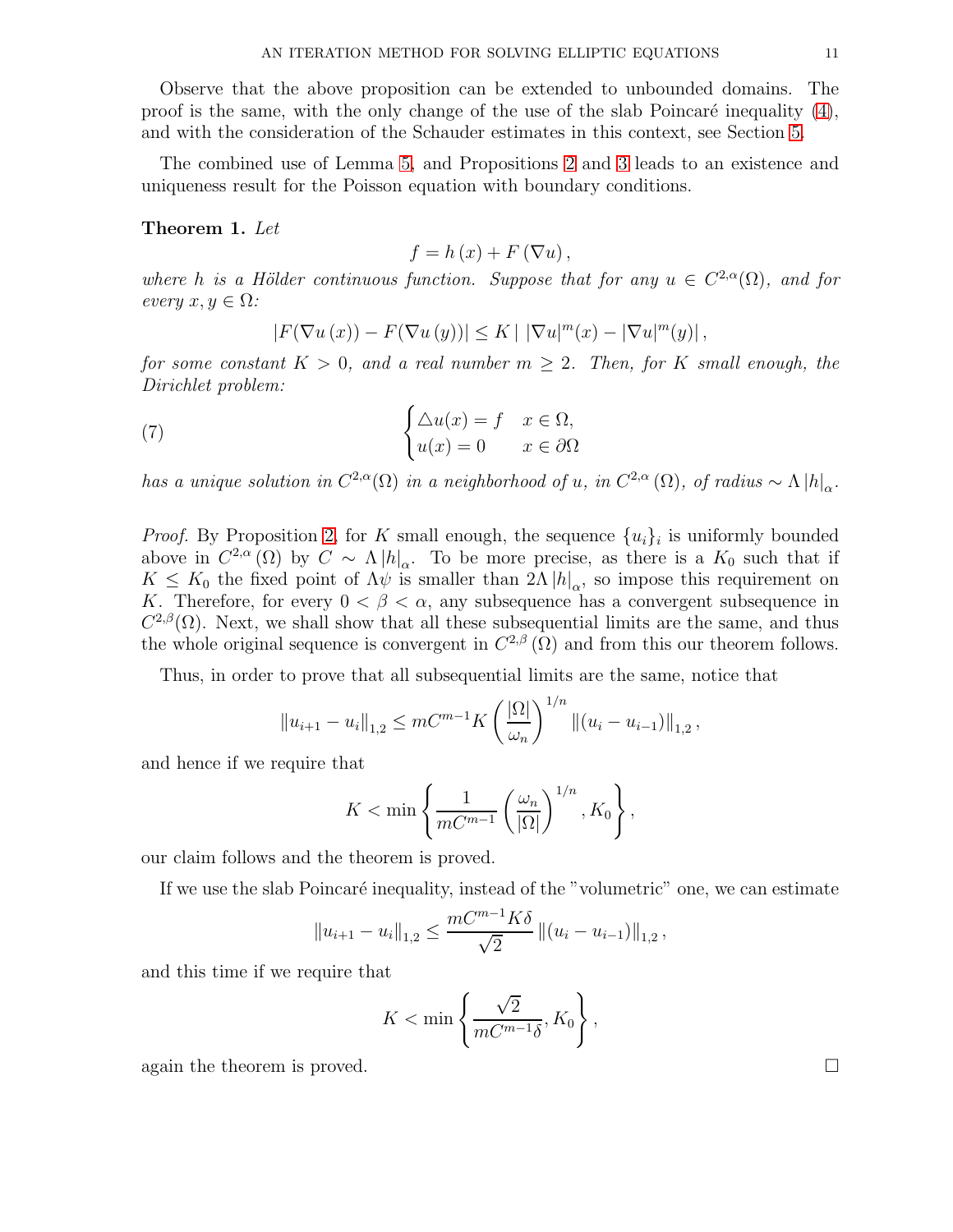Remark 2. The reader must notice that solutions to the previous Dirichlet problem are unique within the ball in  $C^{2,\alpha}(\Omega)$  of radius given by the smallest fixed point of the function

$$
\sigma\left( t\right) =\Lambda\left( \left\vert h\right\vert _{\alpha}+Kt^{m}\right) .
$$

<span id="page-11-0"></span>Remark 3 (Nonhomogenous boundary conditions). Here we show how the procedure above extends to nonhomogenous boundary conditions. Indeed, in this case if we impose that  $u|_{\partial\Omega} = \varphi$ , then we take as  $u_0$  the solution to the Dirichlet problem

$$
\begin{cases} \triangle u_0(x) = h & x \in \Omega, \\ u_0(x) = \varphi & x \in \partial\Omega \end{cases}
$$

and define for  $i = 1, 2, 3, \ldots$  the Dirichlet iterations as before. In this case, we obtain via Schauder estimates

$$
|u_{i+1}|_{2,\alpha} \leq \Lambda \left( |h|_{\alpha} + |\varphi|_{2,\alpha} + K |u|_{1,\alpha}^m \right),
$$

and thus the fact that the function

$$
\sigma(t) = \Lambda\left(|h|_{\alpha} + |\varphi|_{2,\alpha} + Kt^m\right)
$$

has a fixed point for K small enough, which in for implies that for K small enough the Dirichlet sequence is uniformly bounded in  $C^{2,\alpha}$  by a bound  $\sim \Lambda\left( |h|_{\alpha} + |\varphi|_{2,\alpha} \right)$ .

On the other hand, to show that all convergent subsequences of the Dirichlet iteration sequence converge towards the same limit, we use the same argument as before. The reader must notice is that for the difference between two consecutive terms of the Dirichlet iteration sequence  $u_{i+1} - u_i = 0$  at the boundary, so the proof of this fact given for homogeneous boundary conditions apply verbatim to the case of nonhomogenous boundary conditions.

#### 3.2. **Proof of Theorem B.** In this section we assume that  $f$  has the following form

$$
f(x, u, \nabla u) = \gamma(x) g(u) |\nabla u|^{m} + h(x).
$$

We shall also assume that  $|g'(x)| \leq x^k$  for all x, and that  $|g'(x)| \leq g'(|x|)$  and that it is increasing. First we have an estimate

$$
|f|_\alpha\leq |h|_\alpha+|\gamma|_\alpha\left|g\left(u\right)\right|_\alpha\left|\nabla u\right|_\alpha^m,
$$

but as

$$
\left|g\left(u\right)\right|_{\alpha} \leq \left|g'\left(\left|u\right|_{0}\right)\right| \left|u\right|_{\alpha},
$$

and  $|u|_0 \leq \delta |\nabla u|_0$ , for  $\delta$  the slab diameter of  $\Omega$ , then we have an estimate

$$
|f|_{\alpha} \leq |h|_{\alpha} + g' \left( \delta |u|_{2,\alpha} \right) |u|_{2,\alpha} |u|_{2,\alpha}^m.
$$

Hence, each solution to the Dirichlet iteration satisfies

$$
|u|_{2,\alpha} \le \Lambda \left( |h|_{\alpha} + |\gamma|_{\alpha} \delta^{k-1} |u|_{2,\alpha}^{m+k} \right)
$$

.

Thus if either  $|\gamma|_{\alpha}$  is small enough or if  $d < 1$  if k is large enough, then the function

$$
\Lambda\left(|h|_{\alpha}+|\gamma|_{\alpha}\delta^{k-1}t\right)
$$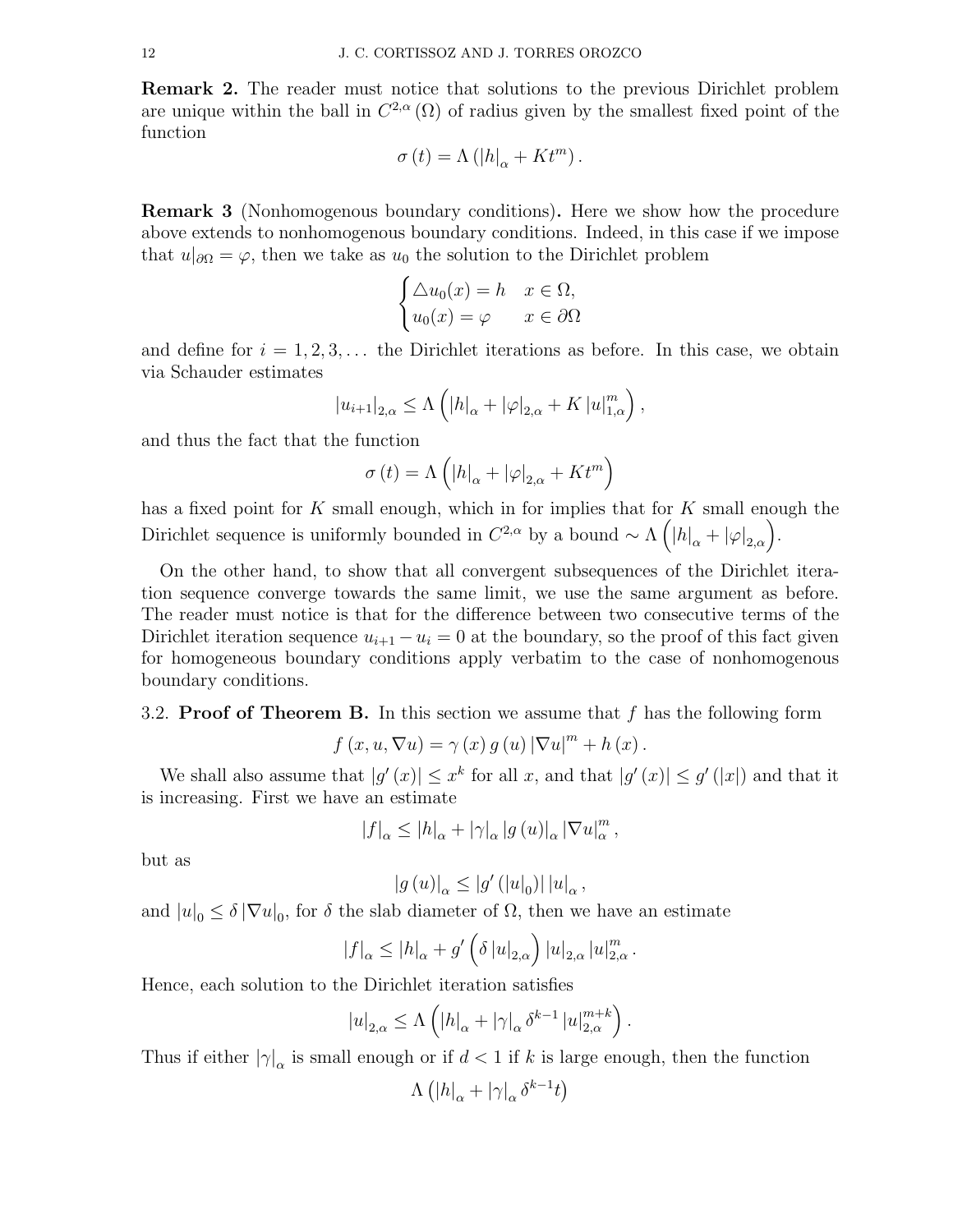has a fixed point, say  $C = O(\Lambda |h|_{\alpha})$ . It follows that the solutions to the Dirichlet iterations are uniformly bounded in  $C^{2,\alpha}(\Omega)$  by C. Therefore, any subsequence to the Dirichlet iteration has a convergent subsequence; we now need to show that all the subsequential limits are the same. Having this in mind, we consider the equation satisfied by  $\Delta (u_{i+1} - u_i)$  just as before, we obtain an estimate

$$
\begin{aligned} |\gamma(x) \, g(u_i) \, |\nabla u_i|^m &- \gamma(x) \, g(u_{i-1}) \, |\nabla u_i|^m| \\ &\leq \\ |\gamma| \, |g(u_i) - g(u_{i-1})| \, |\nabla u_i|^m + |\gamma| \, g(u_{i-1}) \, ||\nabla u_i|^m - |\nabla u_{i-1}|^m| \,. \end{aligned}
$$

On the one hand, we estimate, assuming first that  $u_{i-1}(x) \geq 0$ ,

$$
|g (u_{i-1})| = \left| \int_0^{u_{i-1}} g'(t) dt \right| \leq \int_0^{u_{i-1}} |g'(t)| dt
$$
  

$$
\leq \frac{u_{i-1} (x)^{k+1}}{k+1}.
$$

If  $u_{i-1}(x) \leq 0$ , we can estimate:

$$
|g (u_{i-1})| = \left| \int_0^{u_{i-1}} g'(t) dt \right|
$$
  
\n
$$
\leq \int_{u_{i-1}}^0 |g'(t)| dt \leq \int_{u_{i-1}}^0 g'(|t|) dt
$$
  
\n
$$
\leq \int_{u_{i-1}}^0 |t|^k dt \leq \frac{|u_{i-1} (x)|^{k+1}}{k+1}.
$$

On the other hand,

$$
|g (u_i (x)) - g (u_{i-1} (x))| = |g' (\xi)| |u_i (x) - u_{i-1} (x)|
$$
  
\n
$$
\leq g' (|\xi|) |u_i (x) - u_{i-1} (x)|
$$
  
\n
$$
\leq g' (\max\{|u_{i-1} (x)|, |u_i (x)|\}) |u_i (x) - u_{i-1} (x)|
$$
  
\n
$$
\leq C^k |u_i (x) - u_{i-1} (x)|.
$$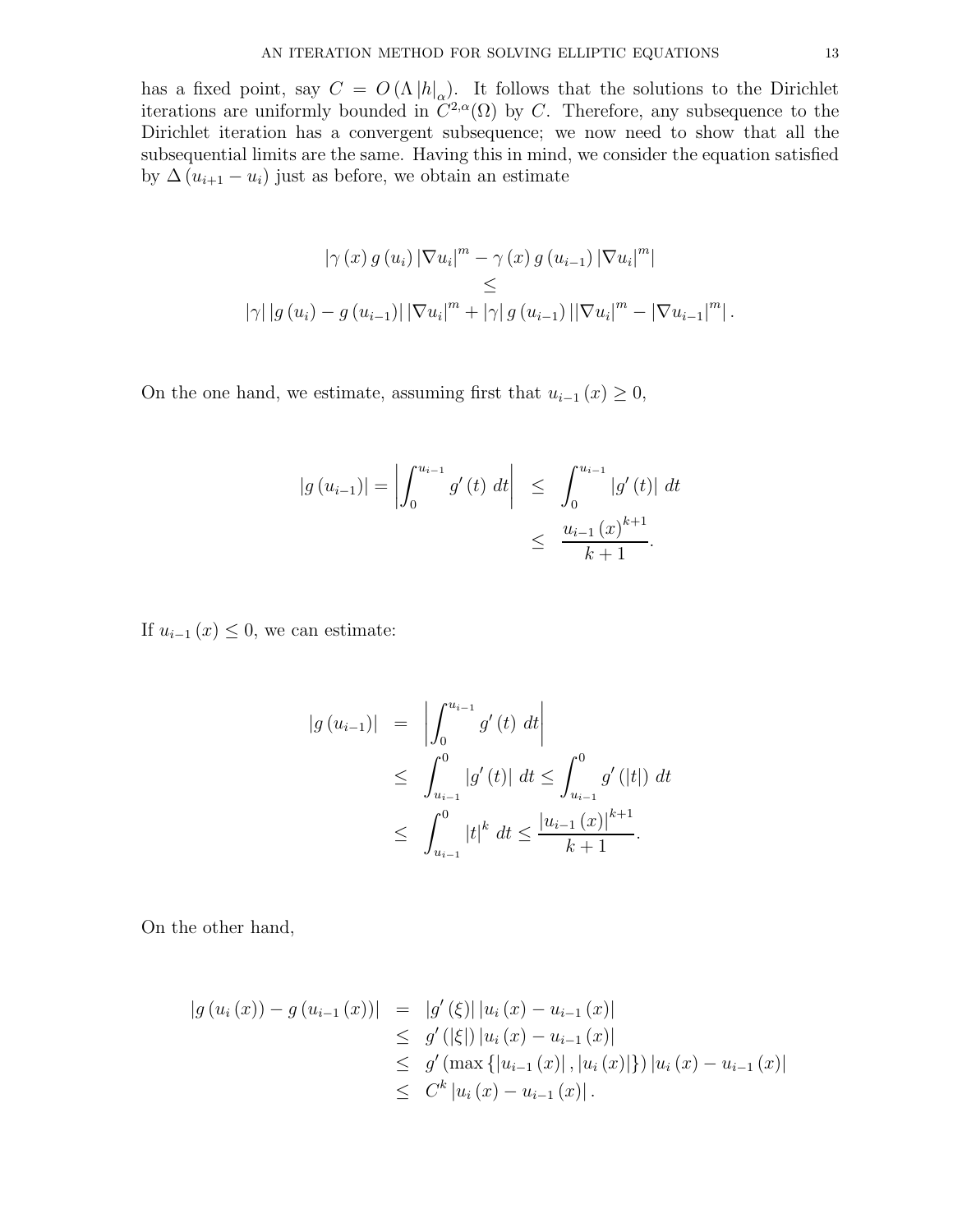In this case then we can bound

$$
\int_{\Omega} |f_i - f_{i-1}| |u_{i+1} - u_i| dx
$$
\n
$$
\leq
$$
\n
$$
|\gamma|_0 \int_{\Omega} \left( C^k |u_i(x) - u_{i-1}(x)| |\nabla u_i|^m + m C^{m-1} \frac{|u_{i-1}|^{k+1}}{k+1} |\nabla (u_i - u_{i-1})| \right) \times
$$
\n
$$
|u_{i+1} - u_i|
$$
\n
$$
\leq
$$
\n
$$
|\gamma|_0 C^{k+m} \left( \|u_i - u_{i-1}\|_2 \|u_{i+1} - u_i\|_2 + \frac{m}{k+1} \|\nabla (u_i - u_{i-1})\|_2 \|u_{i+1} - u_i\|_2 \right)
$$
\n
$$
\leq
$$
\n
$$
|\gamma|_0 C^{k+m} \left( \left( \frac{|\Omega|}{\omega_n} \right)^{2/n} \|\nabla (u_i - u_{i-1})\|_2 \|\nabla (u_{i+1} - u_i)\|_2
$$
\n
$$
+ \left( \frac{|\Omega|}{\omega_n} \right)^{1/n} \frac{m}{(k+1)} \|\nabla (u_i - u_{i-1})\|_2 \|\nabla (u_{i+1} - u_i)\|_2 \right).
$$

And hence, we obtain an estimate

$$
\|\nabla (u_{i+1} - u_i)\|_2 \leq |\gamma|_0 BC^{m+k} \left(\frac{|\Omega|}{\omega_n}\right)^{1/n} \|\nabla (u_i - u_{i-1})\|_2,
$$

with

$$
B = \max \left\{ \left( \frac{|\Omega|}{\omega_n} \right)^{2/n}, \left( \frac{|\Omega|}{\omega_n} \right)^{1/n} \frac{m}{(k+1)} \right\}.
$$

Thus, if  $|\gamma|_0$  is small enough, there is a solution to the Dirichlet problem in  $\Omega$ . This completes the proof of Theorem [B.](#page-2-0)

Remark 4. The proof above can be worked out for unbounded domains so that the bounds do not depend on the volume of  $\Omega$ , but instead on its slab diameter. The proof follows along the same lines, using the slab Poincaré inequality instead of the "volumetric" one. In this case the value  $(|\Omega|/\omega_n)^{\frac{1}{n}}$  for the the constant in the Poincaré inequality must be replaced by  $\delta/\sqrt{2}$ , so we obtain in the previous proof that the constant B above can be taken as

$$
B = \max\left\{\frac{\delta^2}{2}, \frac{m\delta}{(k+1)\sqrt{2}}\right\}.
$$

Again, we can conclude that if  $|\gamma|_{\alpha}$  is small enough, then we have existence, but in this case how small  $|\gamma|_{\alpha}$  must be is dictated by the slab diameter of  $\Omega$  and its Schauder constant. This shall be important in our attempt to extend this result to unbounded domains.

### <span id="page-13-0"></span>4. Existence of solutions for the prescribed mean curvature problem

The objective of this section is to prove an existence result for prescribed mean curvature problem. We follow closely the scheme used to obtain the previous results to the prescribed mean curvature problem. As announced, we will obtain the Serrin's theorem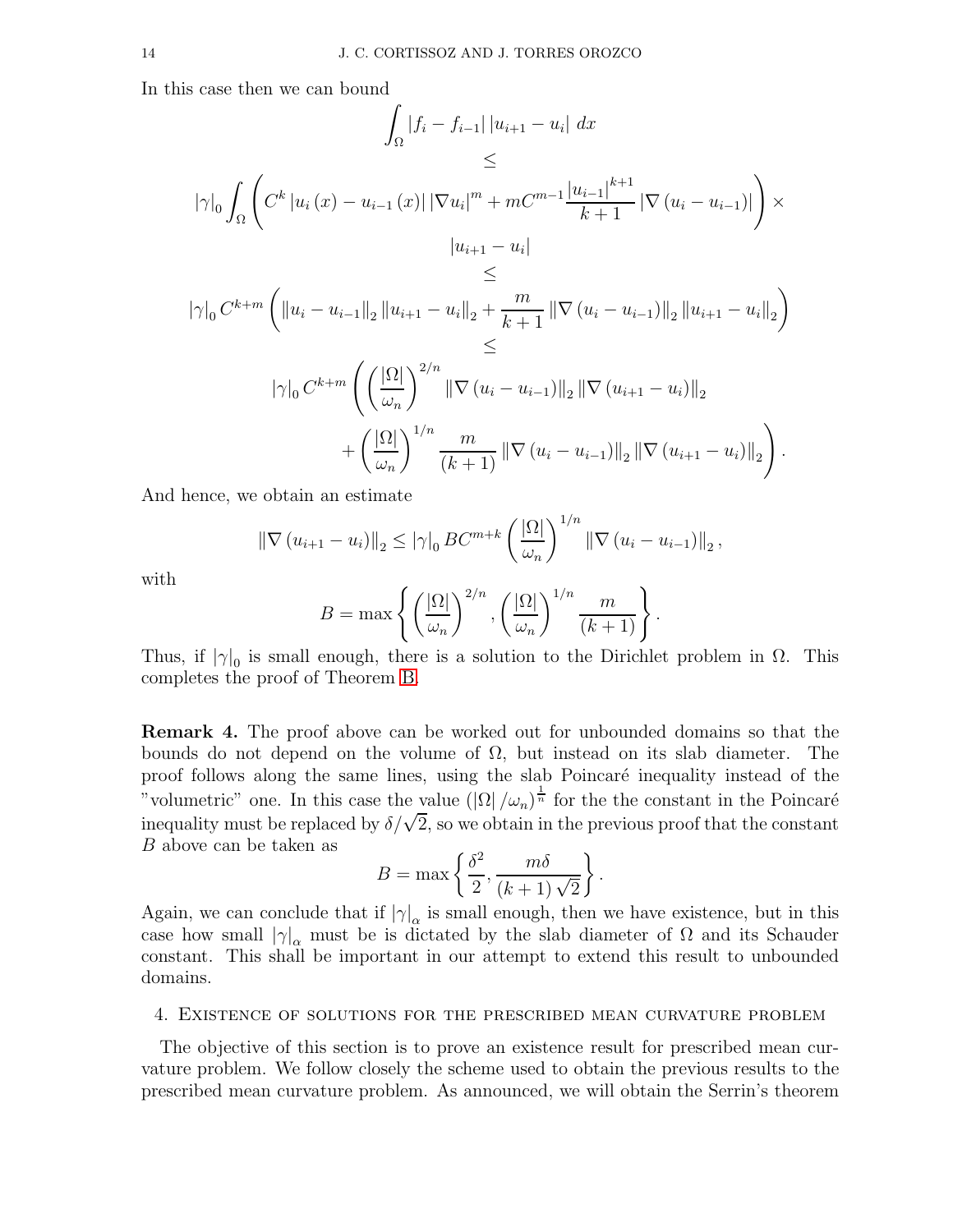for bounded domains, as well on one bounded direction domains.

The prescribed mean curvature problem under consideration in this paper is the following:

(8) 
$$
\begin{cases} \nabla \cdot \left( \frac{\nabla u}{\sqrt{1 + |\nabla u|^2}} \right) = H & \text{in } \Omega \\ u = 0 & \text{on } \partial \Omega \end{cases}
$$

for a  $C^{2,\alpha}$  function  $u : \Omega \to \mathbb{R}$  defined on a Lipschitz domain  $\Omega$  in  $\mathbb{R}^n$ . Where  $H = H(x)$ . If we expand out the equation, it reads as

$$
\frac{\partial^{\mu} \partial_{\mu} u}{\sqrt{1+|\nabla u|^2}} - \frac{2\partial^{\mu} u \partial^{\nu} u \partial_{\mu\nu} u}{\left(1+|\nabla u|^2\right)^{\frac{3}{2}}} = nH,
$$

where we are using Einstein's summation convention. The previous expression can be further rewritten as the elliptic equation:

$$
\Delta u = n\sqrt{1 + |\nabla u|^2}H + \frac{2\partial^{\mu}u\partial^{\nu}u\partial_{\mu\nu}u}{1 + |\nabla u|^2}
$$

Observe that we are regarding  $H$  as a function independent of  $u$ .

From the intermediate value theorem, it follows easily that for  $x, y \geq 0$ ,

$$
\left|\sqrt{1+y} - \sqrt{1+x}\right| \le \frac{1}{2} \left|x - y\right|.
$$

Therefore, the function  $\sqrt{1 + |\nabla u(x)|^2}$  is Lipschitz in  $|\nabla u|^2$  with constant  $K = 1/2$ .

For any fixed  $u \in C^{2,\alpha}(\Omega)$ , let  $F_u = \sqrt{1 + |\nabla u|^2}$  and  $G_u = 2\partial^{\mu}u\partial^{\nu}u\partial_{\mu\nu}u$ . For H in  $C^{\alpha}(\Omega)$ , we propose the following scheme to solve the equation above

$$
\Delta u_{i+1} = \sqrt{1+|\nabla u_i|^2}H + \frac{2\partial^{\mu} u_i \partial^{\nu} u_i \partial_{\mu\nu} u_i}{1+|\nabla u_i|^2},
$$

with  $u_0 = 0$  and  $u_{i+1}|_{\partial\Omega} = 0$ . That is,  $\{u_i\}$  is a Dirichlet iteration sequence relative to  $F_u H +$  $G_u$  $\frac{G_u}{F_u^2}$ . Note that for any  $u \in C^{2,\alpha}(\Omega)$ ,  $|F_u| \geq 1$ . Observe also that this function does not satisfies the Lipschitz condition [\(6\)](#page-8-0). We will prove that  $\{u_i\}$  converges to a classical solution u in  $C^{2,\alpha}(\Omega)$ .

<span id="page-14-0"></span>**Lemma 6.** For a fixed  $u \in C^{2,\alpha}(\Omega)$  and H as above,  $G_u \in C^{\alpha}(\Omega)$  and its Hölder norm *reads:*

$$
|G_u|_{\alpha} \le 2n^2 \left( |u|_{2,\alpha} |u|_{1,\alpha} |\nabla u|_{\alpha} \right) \le 2n^2 |u|_{2,\alpha}^3
$$

*Proof.* It is straightforward. The function  $G_u$  is given by

$$
G_u = \langle \nabla u, \nabla F_u \rangle.
$$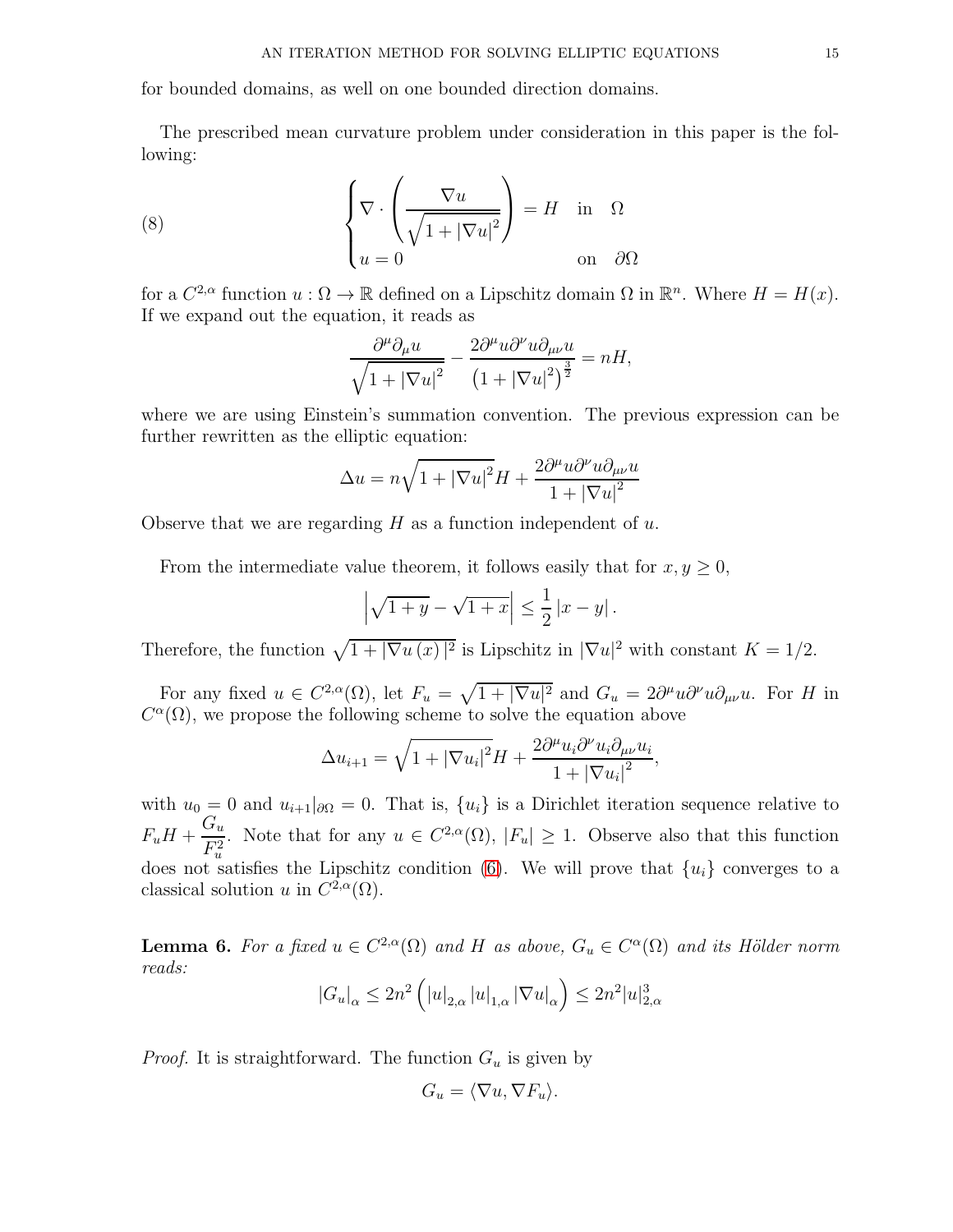Then it is a sum of  $2n^2$  terms of the form  $\partial^{\mu}u\partial^{\nu}u\partial_{\mu\nu}u$ , whose  $C^{\alpha}$ -norm is bounded above by:

$$
\left|\partial^{\mu}u\partial^{\nu}u\partial_{\mu\nu}u\right|_{\alpha} \ \leq \ \left|u\right|_{2,\alpha}\left|u\right|_{1,\alpha}\left|\nabla u\right|_{\alpha}
$$

We are using Lemma 1 and the fact that  $C^{k+1,\alpha}(\Omega) \subseteq C^{k,\alpha}(\Omega)$ .

For short, for each  $i \geq 1$  we will write  $F_i = F_{u_i}$  and  $G_i = G_{u_i}$ .

**Lemma 7.** Let  $\{u_i\}$  be the Dirichlet iteration sequence relative to  $F \cdot H + \frac{G}{F^2}$ , where F *and* G *are as before. Then:*

 $|u_{i+1}|_{2,\alpha} \leq \Lambda \left(1+|u_i|^2_{1,\alpha}\right) \left(|H|_{\alpha}+2n^2|u_i|_{2,\alpha}|u_i|_{1,\alpha}|\nabla u_i|_{\alpha}(1+|u_i|^2_{1,\alpha})\right)$ 

*Proof.* This follows from Lemmas [2,](#page-6-0) [3,](#page-7-1) [6](#page-14-0) and the Schauder estimates. In fact, in terms of Λ, the Schauder constant of the Laplacian, we have that

$$
|u_{i+1}|_{2,\alpha} \leq \Lambda \left| F_i H + \frac{G_k}{F_i} \right|_{\alpha} \leq \Lambda |F_i|_{\alpha} (|H|_{\alpha} + |G_i|_{\alpha}|F_i|_{\alpha}) \leq \Lambda \left( 1 + \frac{|u_i|_{1,\alpha}^2}{2} \right) \left( |H|_{\alpha} + |G_k|_{\alpha} \left( 1 + \frac{|u_i|_{1,\alpha}^2}{2} \right) \right) \leq \Lambda \left( 1 + |u_i|_{1,\alpha}^2 \right) (|H|_{\alpha} + |G_i|_{\alpha} (1 + |u_i|_{1,\alpha}^2)) \leq \Lambda \left( 1 + |u_i|_{1,\alpha}^2 \right) (|H|_{\alpha} + 2n^2 |u_i|_{2,\alpha} |u_i|_{1,\alpha} |\nabla u_i|_{\alpha} (1 + |u_i|_{1,\alpha}^2)).
$$

Theorem 2. *Consider the prescribed mean curvature problem,:*

(9) 
$$
\begin{cases} \Delta u = \sqrt{1+|\nabla u|^2}H + \frac{2\partial^{\mu}u\partial^{\nu}u\partial_{\mu\nu}u}{1+|\nabla u|^2} & x \in \Omega \\ u = 0 & x \in \partial\Omega, \end{cases}
$$

*on a smooth domain*  $\Omega$  *which is either bounded or a slab. There is an*  $\varepsilon(\Omega) > 0$  *such that if*  $|H|_{\alpha} < \varepsilon(\Omega)$ *, then the prescribed mean curvature problem has a solution.* 

*Proof.* Let  $\{u_i\}$  the Dirichlet iteration sequence of the latter lemma. From the inequality

$$
|u_{i+1}|_{2,\alpha} \leq \Lambda \left(1+|u_i|_{1,\alpha}^2\right) \left(|H|_{\alpha}+2n^2|u_i|_{2,\alpha}|u_i|_{1,\alpha}|\nabla u_i|_{\alpha}(1+|u_i|_{1,\alpha}^2)\right)
$$

we obtain that:

$$
|u_{i+1}|_{2,\alpha} \leq \Lambda \left(1+|u_i|_{2,\alpha}^2\right) \left(|H|_{\alpha}+2n^2|u_i|_{2,\alpha}^3(1+|u_i|_{2,\alpha}^2)\right).
$$

Then the function  $f(x, |H|_{\alpha}, n) = (1+x^2) (|H|_{\alpha} + 2n^2x^3(1+x^2))$  is a polynomial in x of degree 5, and there is an  $\epsilon > 0$  such that if  $|H|_{\alpha} < \epsilon$  and  $n \geq 2$  then it has at least one fixed point which we shall denote by  $C \sim \Lambda |H|_{\alpha}$ . Therefore the sequence  $\{u_i\}$  is uniformly bounded in  $C^{2,\alpha}(\Omega)$  by C.

 $\Box$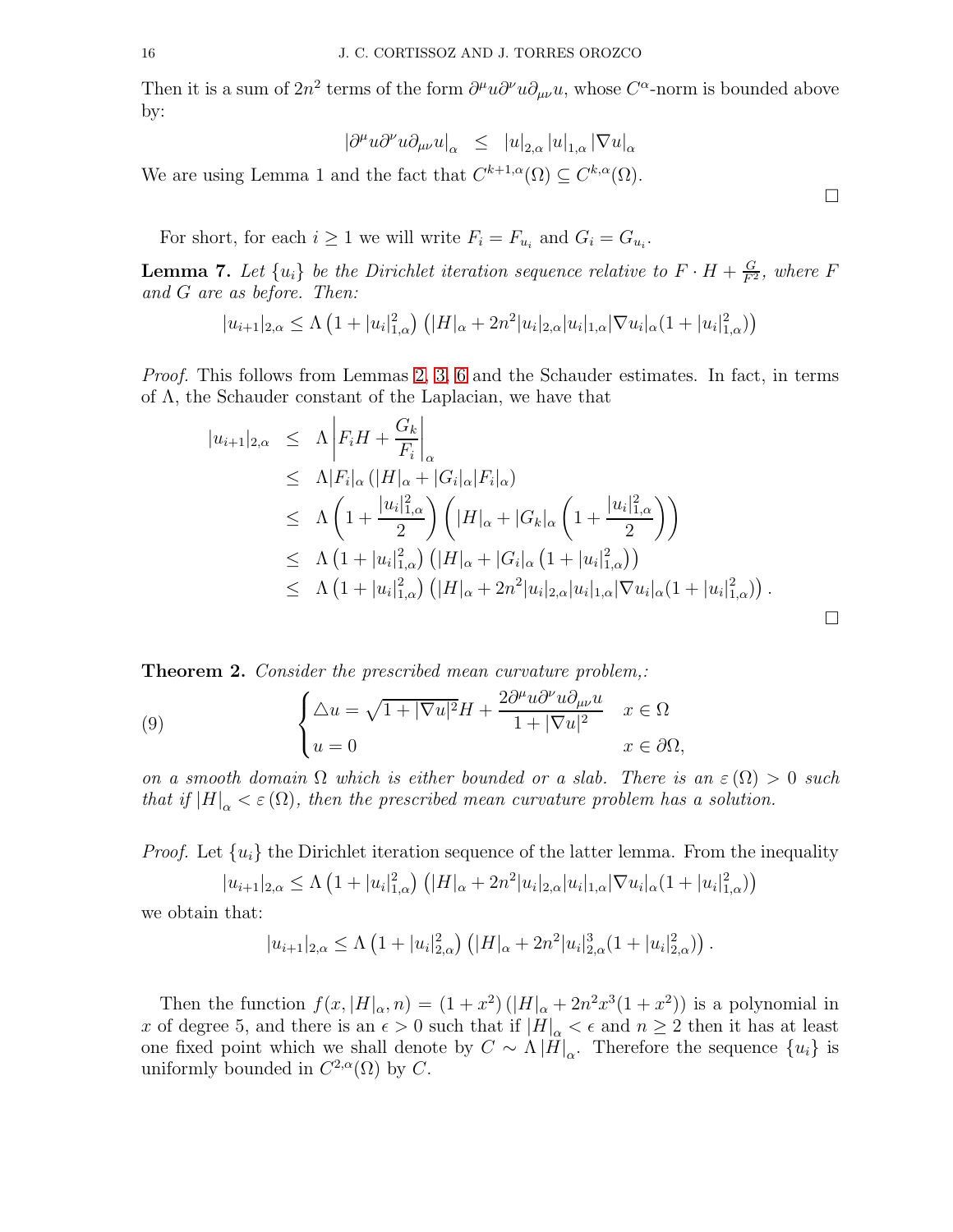Let  $v_{i+1} = u_{i+1} - u_i$ . Then we can estimate:

$$
\int_{\Omega} v_{i+1} \Delta v_{i+1} = ||\nabla v_{i+1}||_2^2 \le \left| \int_{\Omega} v_{i+1} \left[ (F_i - F_{i-1})H + \frac{G_i}{F_i} - \frac{G_{i-1}}{F_{i-1}} \right] \right|
$$
  
\n
$$
\le \int_{\Omega} |v_{i+1}| (|F_i - F_{i-1})H| + \left| \int_{\Omega} v_{i+1} \left( \frac{G_i}{F_i} - \frac{G_{i-1}}{F_{i-1}} \right) \right|
$$
  
\n
$$
\le \int_{\Omega} \frac{|H|}{2} |v_{i+1}| |\nabla u_i + \nabla u_{i-1}| |\nabla u_i - \nabla u_{i-1}|
$$
  
\n
$$
+ \left| \int_{\Omega} v_{i+1} \left( \frac{G_i}{F_i} - \frac{G_{i-1}}{F_{i-1}} \right) \right|.
$$

In other terms, it can be written as:

$$
\|\nabla(v_{i+1})\|_2^2 \le C\|H\|_0 \|v_{i+1}\|_2 \|\nabla v_i\|_2 + \left| \int_{\Omega} v_{i+1} \left( \frac{G_i}{F_i} - \frac{G_{i-1}}{F_{i-1}} \right) \right|.
$$

By the Poincaré inequality, there exists a constant  $\kappa > 0$  such that:

$$
\|\nabla v_{i+1}\|_2^2 \leq \kappa C \|H\|_0 \left\|\nabla v_{i+1}\right\|_2 \left\|\nabla v_i\right\|_2 + \left| \int_{\Omega} v_{i+1} \left( \frac{G_i}{F_i} - \frac{G_{i-1}}{F_{i-1}} \right) \right|.
$$

On the other hand, we estimate for any but fixed point  $x \in \Omega$ ,

$$
\begin{aligned}\n\left| \frac{G_i}{F_i^2} - \frac{G_{i-1}}{F_{i-1}^2} \right| &\leq |G_i F_{i-1}^2 - G_{i-1} F_i^2| \\
&\leq |(G_i - G_{i-1}) F_{i-1}^2| + |G_{i-1}(F_{i-1}^2 - F_i^2)| \\
&= |(G_i - G_{i-1})(1 + |\nabla u_{i-1}|^2) + |G_{i-1}(|\nabla u_{i-1}|^2 - |\nabla u_i|^2)| \\
&\leq (1 + C^2) |G_i - G_{i-1}| + 2n^2 C^3 \left| |\nabla u_{i-1}|^2 - |\nabla u_i|^2 \right|. \n\end{aligned}
$$

Next we bound

$$
\int_{\Omega} v_{i+1} |(G_i - G_{i-1}) (1 + |\nabla u_{i-1}|^2)|.
$$

First notice that we can write

$$
G_i - G_{i-1} = 2\partial^{\mu} (u_i - u_{i-1}) \partial^{\nu} u_i \partial_{\mu\nu} u_i
$$
  
+2\partial^{\mu} u\_{i-1} \partial^{\nu} (u\_i - u\_{i-1}) \partial\_{\mu\nu} u\_i  
+2\partial^{\mu} u\_{i-1} \partial^{\nu} u\_{i-1} \partial\_{\mu\nu} (u\_i - u\_{i-1})

Hence, we have that

$$
\int_{\Omega} v_{i+1} |G_i - G_{i-1}| \leq 2 \left[ C^2 \|v_{i+1}\|_2 \|\nabla u_i - \nabla u_{i-1}\|_2 \right. \\
\left. + C^2 \|v_{i+1}\| \|\nabla u_i - \nabla u_{i-1}\|_2 \right. \\
\left. + C^2 \|\nabla v_{i+1}\|_2 \|\nabla u_i - \nabla u_{i-1}\|_2 \right. \\
\left. + 2C^2 \|v_{i+1}\|_2 \|\nabla u_i - \nabla u_{i-1}\|_2 \right],
$$

where to estimate

$$
\int_{\Omega} v_{i+1} \partial^{\mu} u_{i-1} \partial^{\nu} u_{i-1} \partial_{\mu\nu} (u_i - u_{i-1})
$$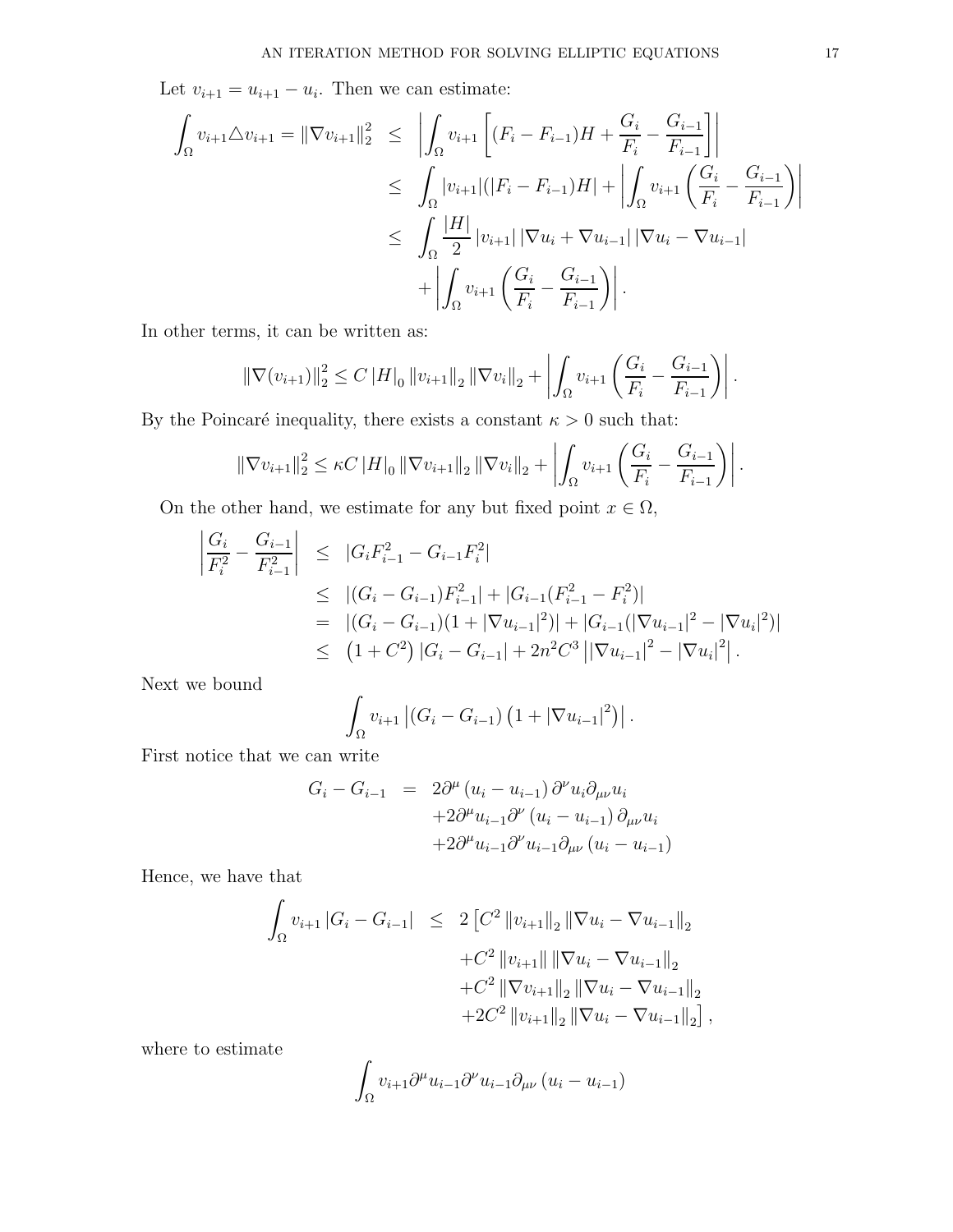we have used integration by parts and the fact that  $v_{i+1} = 0$  at the boundary to obtain

$$
- \int_{\Omega} \partial_{\mu} \left( v_{i+1} \partial^{\mu} u_{i-1} \partial^{\nu} u_{i-1} \right) \partial_{\nu} \left( u_i - u_{i-1} \right)
$$

and then the estimate.

Thus

$$
\int_{\Omega} v_{i+1} \left| \frac{G_i}{F_i^2} - \frac{G_{i-1}}{F_{i-1}^2} \right| \leq 2 \left[ \left( 1 + C^2 \right) C^2 \| v_{i+1} \|_2 \| \nabla u_i - \nabla u_{i-1} \|_2 \right. \\
\left. + \left( 1 + C^2 \right) C^2 \| v_{i+1} \|_2 \| \nabla u_i - \nabla u_{i-1} \|_2 \right. \\
\left. + \left( 1 + C^2 \right) C^2 \| \nabla v_{i+1} \|_2 \| \nabla u_i - \nabla u_{i-1} \|_2 \right. \\
\left. + 2 \left( 1 + C^2 \right) C^2 \| v_{i+1} \|_2 \| \nabla u_i - \nabla u_{i-1} \|_2 \right] \\
\left. + 4n^2 C^4 \| v_{i+1} \|_2 \| u_i - u_{i-1} \|_2.
$$

Therefore, using the Poincaré inequality we obtain the estimate

$$
\left| \int_{\Omega} v_{i+1} \left( \frac{G_i}{F_i} - \frac{G_{i-1}}{F_{i-1}} \right) \right| \leq q(\kappa, C) \| v_{i+1} \|_2 \| u_i - u_{i-1} \|_2
$$

for some bounded real function q and such that for  $\kappa$  fixed tends to 0 as  $C \to 0$ , which in turn tends to 0 as  $|H|_{\alpha} \to 0$ .

Then we obtain:

$$
\|\nabla v_{i+1}\|_2 \leq \sqrt{2}\kappa C \|H\|_0 \|\nabla v_i\|_2 + q(\kappa, C) \|u_i - u_{i-1}\|_2
$$
  

$$
\leq (\sqrt{2}\kappa C \|H\|_0 + \kappa q(\kappa, C)) \|\nabla v_i\|_2,
$$

and this last inequality implies that for  $|H|_{\alpha}$  small enough, all the subsequences of  $\{u_i\}$ converge towards the same limit. We can take either  $\kappa =$  $\sqrt{|\Omega|}$  $\omega_n$  $\int_{0}^{1/n}$  or  $\kappa = \delta/\sqrt{2}$ , where δ is the slab diameter of  $\Omega$ . This finishes the proof of the theorem.

## 5. Unbounded domains: Existence

<span id="page-17-0"></span>As we claimed, our existence results extend to some unbounded domains (we still do not know if the uniqueness statements also extend). We have made some comments on this in the previous sections. In particular, there is a subtle consideration to make with respect to the Schauder estimates. To show how our results can be extended to some unbounded domains, we shall work out the case of the strip

$$
\Pi_d = \mathbb{R} \times (-d/2, d/2),
$$

as we mentioned in the introduction, however, it is not difficult to treat other domains bounded in one direction even in more dimensions.

In the case of a strip, with  $f$  as in Theorem [A](#page-1-0) and [B,](#page-2-0) or in the form

$$
f = n\sqrt{1 + |\nabla u|^2}H + \frac{2\partial^{\mu}u\partial^{\nu}u\partial_{\mu\nu}u}{1 + |\nabla u|^2},
$$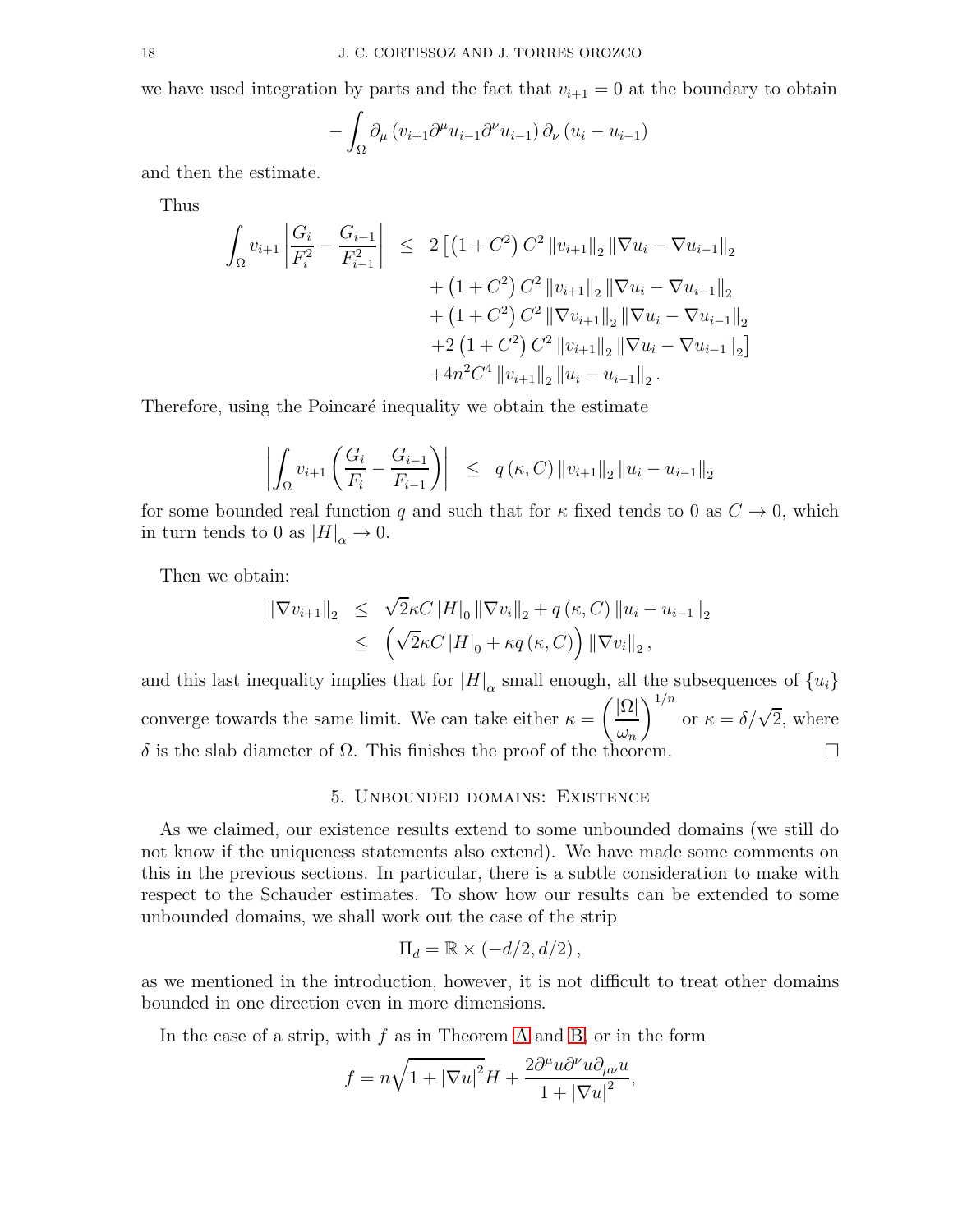

Figure 1. An exhaustion of the slab: all the subdomains have their Schauder constants bounded above by a common value  $\Lambda$ 

.

as is the case of the prescribed mean curvature equation, we shall show that the Dirichlet problem

(10) 
$$
\begin{cases} \Delta u = f \text{ in } \Pi_d \\ u = 0 \text{ on } \partial \Pi_d, \end{cases}
$$

has a solution for K small enough. To do so, we first consider the family of Dirichlet problems

(11) 
$$
\begin{cases} \Delta u = f \text{ in } \Pi_{n,d} \\ u = 0 \text{ on } \partial \Pi_{n,d}, \end{cases}
$$

where  $\Pi_{n,d}$  can be described as follows: it is the domain bounded by the segments  $[-n, n] \times \{\pm d/2\}$  and joining the points by means of translations of curves  $\Gamma_{-1}$  and  $\Gamma_1$ such that they join  $(-n, -d/2)$  and  $(-n, d/2)$  and  $(n, -d/2)$  and  $(n, d/2)$  (we have called this curves  $\Gamma_n$  and  $\Gamma_{-n}$  in Figure 1) respectively such that the whole boundary is smooth (see Figure 1). We have that in each subdomain  $\Pi_{n,d}$  the following estimate holds for K small enough:

<span id="page-18-4"></span>
$$
|u|_{2,\alpha} \le 2\Lambda_n |h|_{\alpha}.
$$

where  $\Lambda_n$  is the Schauder constant of the subdomain  $\Pi_{n,d}$ . Since each of the rounding curves are all congruent, by the comments in page 98 of [\[13\]](#page-19-3) (right after the proof of Lemma 6.5) there is a  $\Lambda$  such that  $\Lambda_n \leq \Lambda$ .

Therefore, the solutions to problem [\(11\)](#page-18-4) via Dirichlet iterations are all uniformly bounded in  $C^{2,\alpha}$  by the smallest fixed point of the function, which is of order  $\Lambda |h|_{\alpha}$ , for K small. Let then  $u_n$  be the solution to the Dirichlet problem in  $\Pi_{n,d}$  via the Dirichlet iterations. Then for  $n \geq N$  they are uniformly bounded in  $C^{2,\beta}(\Pi_{N,d})$ ; thus we can pick a subsequence  $u_{n_k}$  that converges in  $C^{2,\frac{\beta}{2}}(\Pi_{n,d})$  for all n, say to u, which clearly is a solution to the Dirichlet problem in the whole strip.

#### **REFERENCES**

<span id="page-18-1"></span>[5] J. C. Cortissoz, J. Torres Orozco. The Yamabe equation in small convex domains in  $\mathbb{R}^3$  and small balls in  $\mathbb{R}^n$ . [arXiv:2112.13131](http://arxiv.org/abs/2112.13131) (2021).

<span id="page-18-3"></span><sup>[1]</sup> B. Andrews. Evolving convex curves. Calc. Var. Partial Differential Equations 7 (1998), no. 4, 315– 371.

<sup>[2]</sup> P. Amster, M.C. Mariani. The prescribed mean curvature equation for nonparametric surfaces. Nonlinear Anal. 52 (2003), no. 4, 1069–1077.

<span id="page-18-2"></span><sup>[3]</sup> M. Bergner. On the Dirichlet problem for the prescribed mean curvature equation over general domains. Differential Geom. Appl. 27 (2009), no. 3, 335–343.

<span id="page-18-0"></span><sup>[4]</sup> J. C. Cortissoz, J. Torres Orozco. A note on the Maximum Principle and the Iteration Method for elliptic equations. [arXiv:2106.12650](http://arxiv.org/abs/2106.12650) (2021).